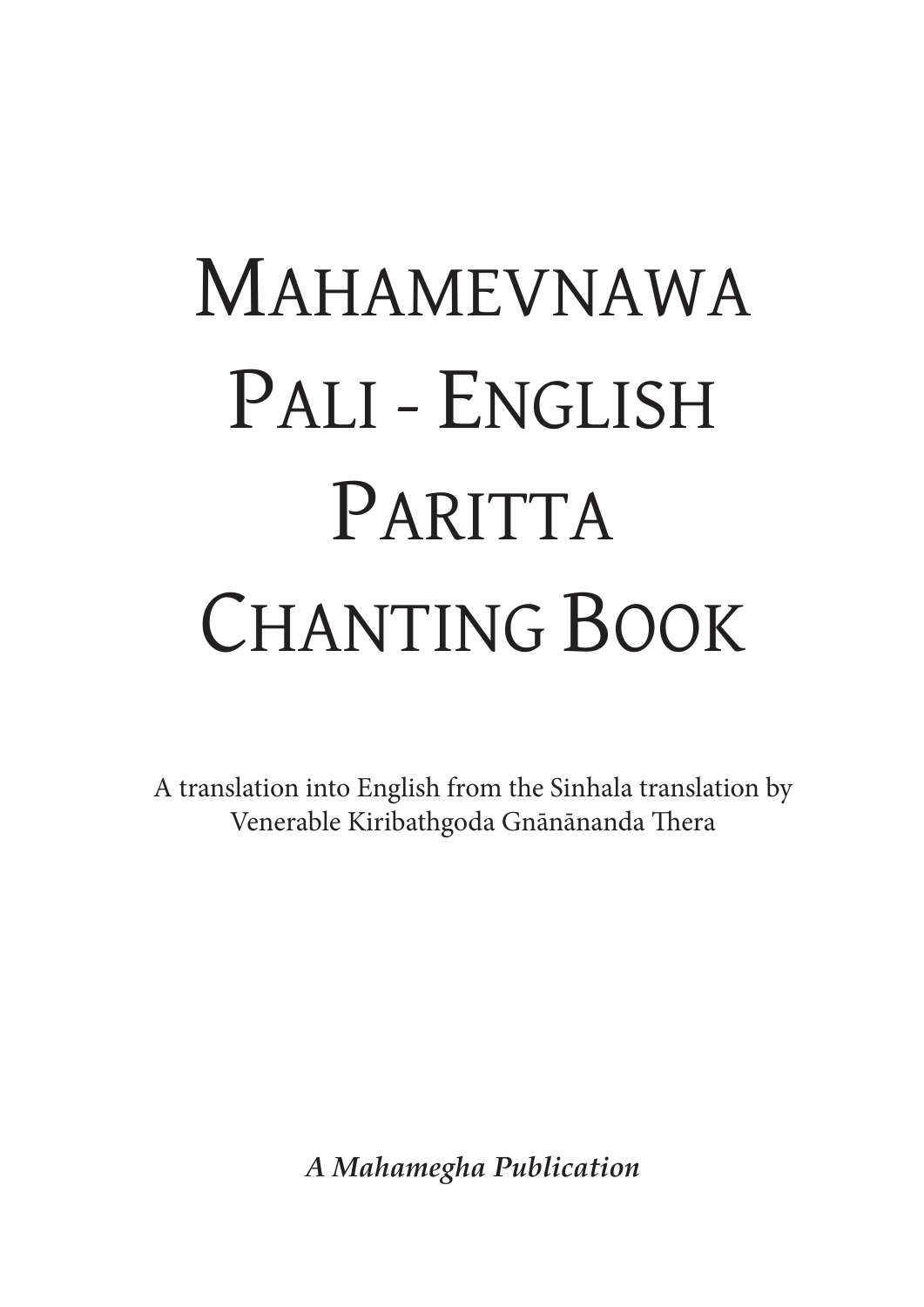### Mahamevnawa Pali-English Paritta Chanting Book

by Venerable Kiribathgoda Gnānānanda Thera

© 2015 All Rights Reserved

Computer Typesetting by

Mahamevnawa Buddhist Monastery, Toront**o** Markham, Ontario, Canada L6C 1P2 Telephone: 905-927-7117 www.mahamevnawa.ca

Published by

Mahamegha Publishers Waduwawa, Yatigaloluwa, Polgahawela, Sri Lanka. Telephone: +94 37 2053300 | 77 3216685 www.mahameghapublishers.com mahameghapublishers@gmail.com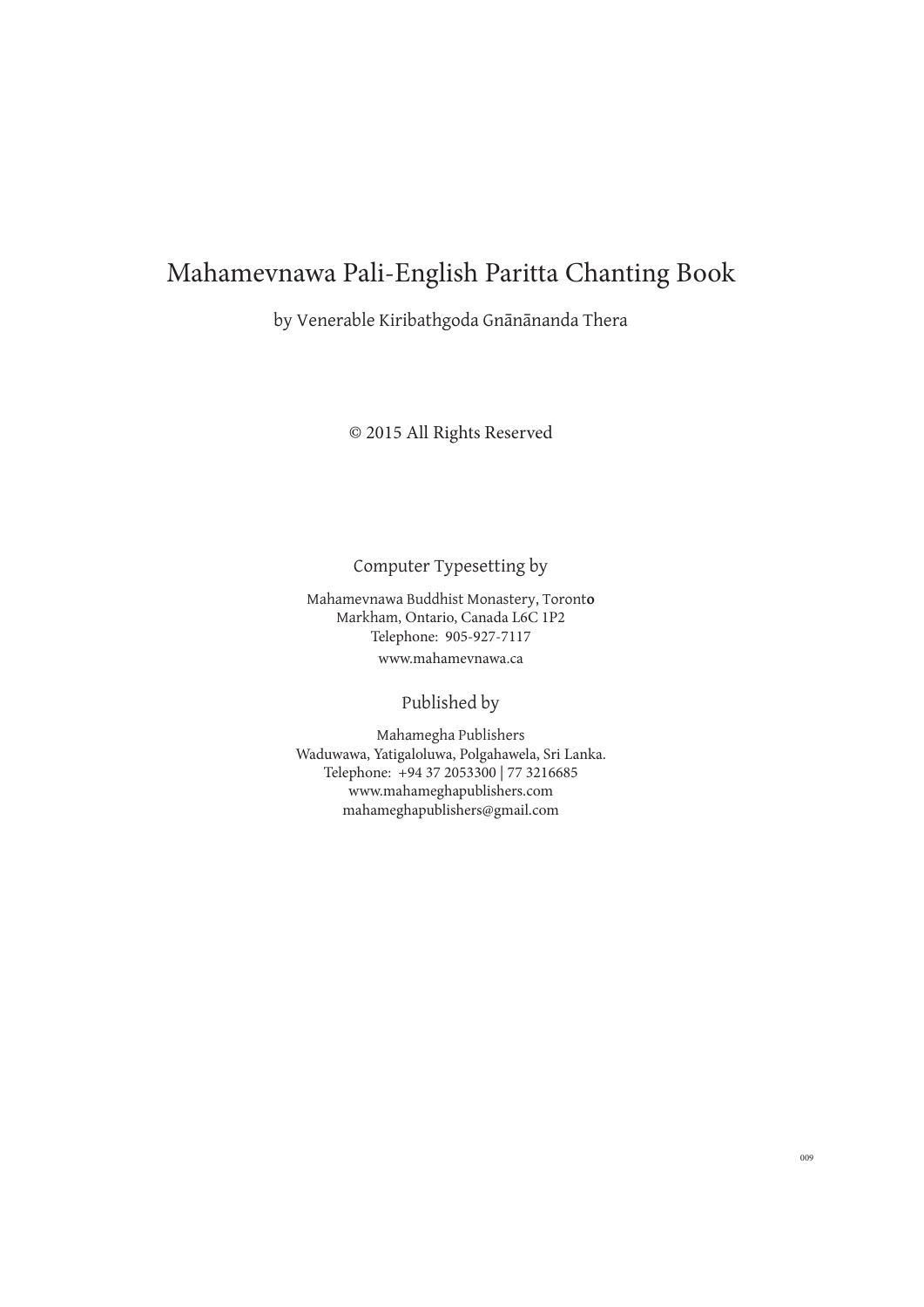# **Contents**

## Preparation for Paritta

| 1. Saranāgamanam        |
|-------------------------|
|                         |
| 2. Buddhānussati        |
|                         |
| 3. Dhammānussati        |
|                         |
| 4. Sanghānussati        |
|                         |
| 5. Satta Buddha Vandana |
|                         |
| 6. Lõkāvabōdha Suttam   |
|                         |
| 7. Jaya Mangala Gāthā   |
|                         |

## Mahā Paritta: The Major Section

| 8. Maha Mangala Suttam     |  |
|----------------------------|--|
|                            |  |
| 9. Ratana Suttam           |  |
|                            |  |
| 10. Karanīya Metta Suttam  |  |
|                            |  |
| 11. Mahā Jayamangala Gāthā |  |
|                            |  |

## Paṭhama Bhānavāra: First Section

| 12. Khandha Parittam    |  |
|-------------------------|--|
| 13. Mettānisamsa Suttam |  |
| 14. Mora Parittam       |  |
| 15. Canda Parittam      |  |
| 16. Sūriya Parittam     |  |
| 17. Dhajagga Parittam   |  |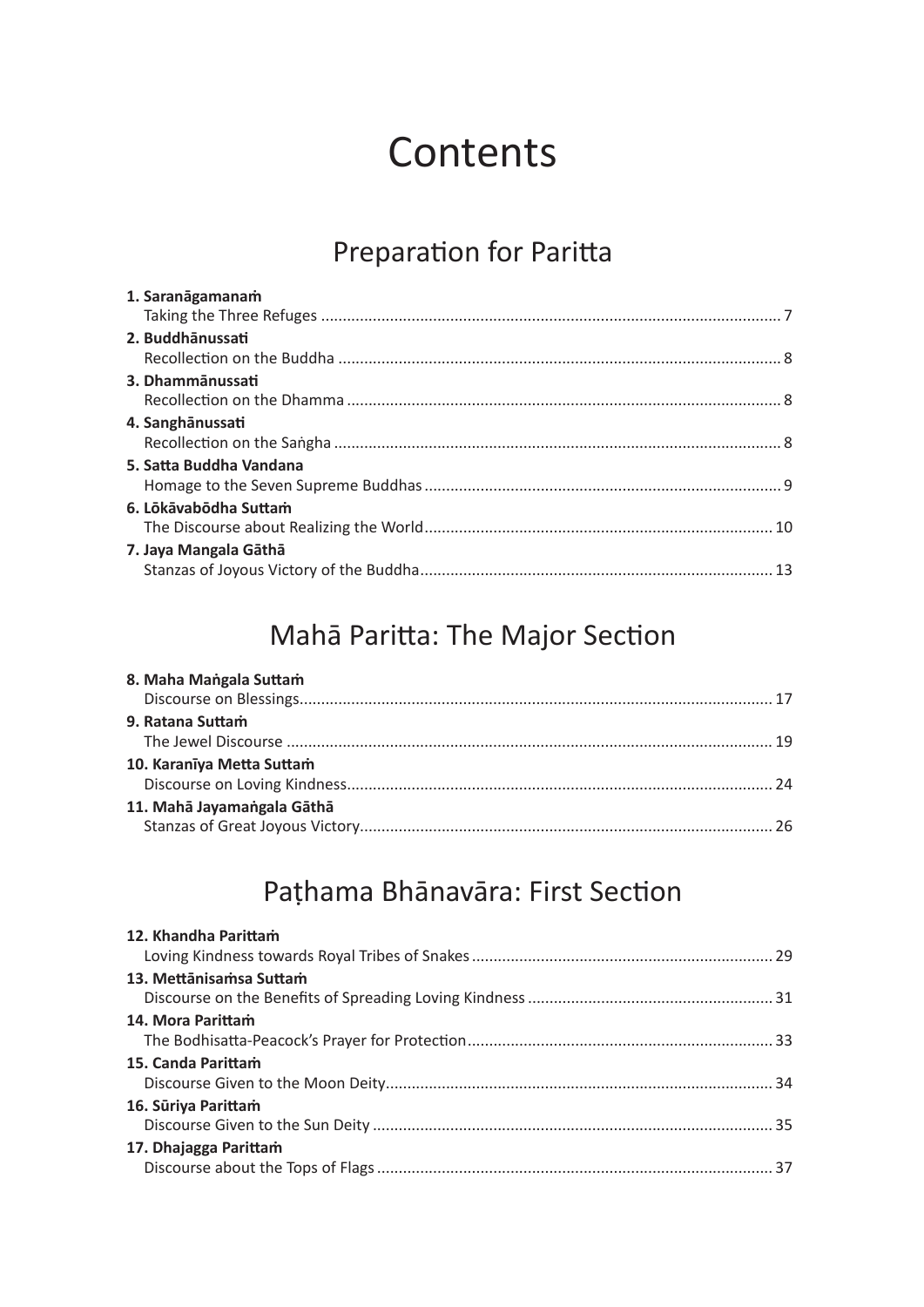## Dutiya Bhānavāra: Second Section

| 18. Mahā Kassapatthera Bojjhanga Suttam |  |
|-----------------------------------------|--|
|                                         |  |
| 19. Girimānanda Suttam                  |  |
| $-45$                                   |  |

## Tika Bhānavāra: Third Section

| 20. Dhammacakkappavattana Suttam |  |
|----------------------------------|--|
|                                  |  |
| 21. Saccavibhanga Suttam         |  |
|                                  |  |

## Extra Discourses

| 22. Kasībhāradvāja Suttam |  |
|---------------------------|--|
|                           |  |
| 23. Alavaka Suttam        |  |
|                           |  |
| 24. Vasala Suttam         |  |
|                           |  |
|                           |  |

## Ending Discourses

## Sub Section

| 28. Mahāsamaya Suttam                                                                                                |
|----------------------------------------------------------------------------------------------------------------------|
|                                                                                                                      |
| 29. Ātānātiya Suttam                                                                                                 |
| 30. Pațicca Samuppāda Samudayo and Nirodho                                                                           |
| 31. Mittānisamsa Suttam                                                                                              |
| 32. Mahā Moggallānatthera Bojjhaņga Suttam<br>Discourse on Enlightenment Factors Preached to Arahant Moggallana  156 |
| 33. Mahā Cundatthera Bojjhanga Suttam                                                                                |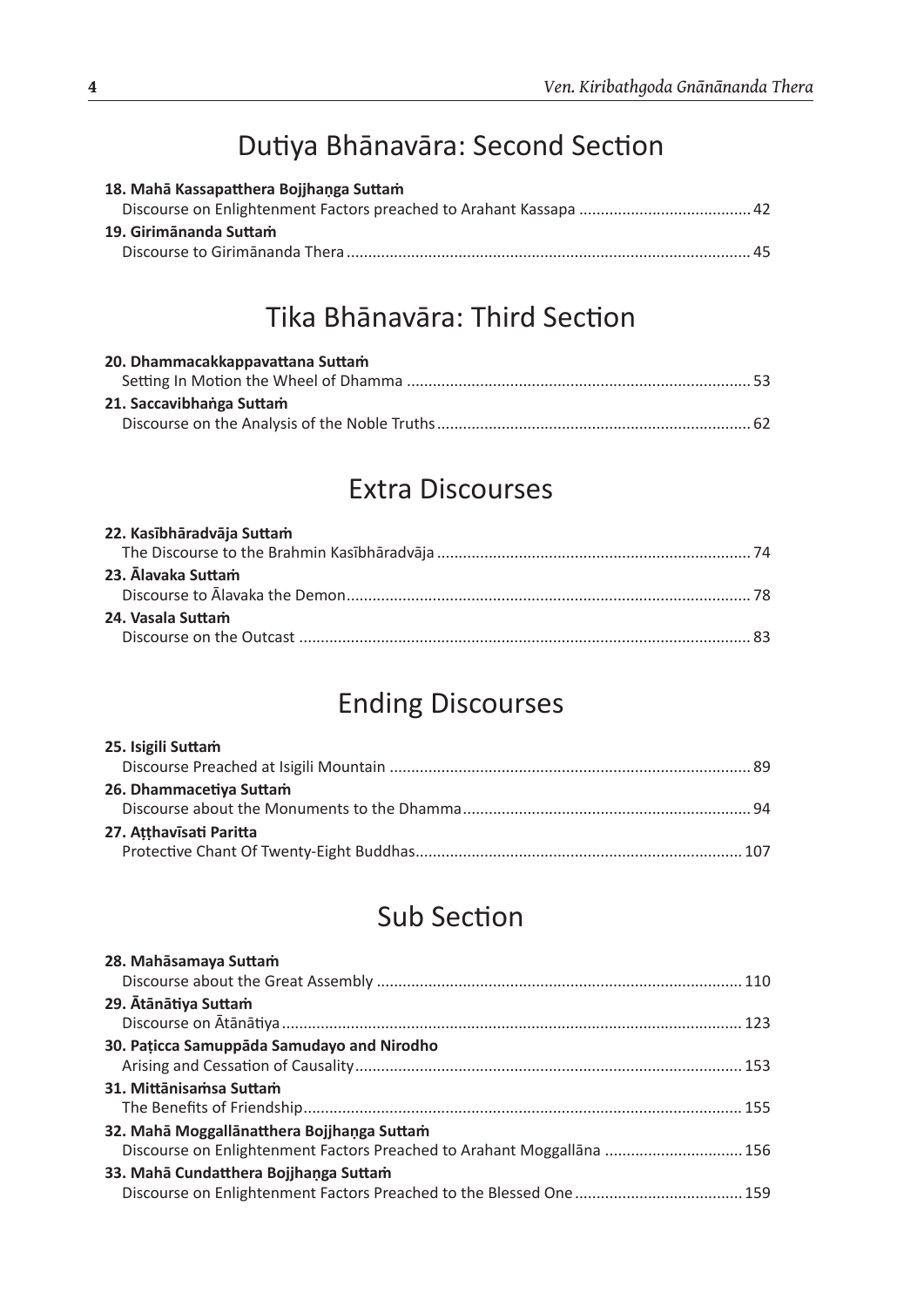| 34. Parābhava Suttam         |
|------------------------------|
|                              |
| 35. Anavum Paritta           |
|                              |
| 36. Jinapañjara              |
|                              |
| 37. Angulimāla Paritta       |
|                              |
| 38. Jalanandana Paritta      |
|                              |
| 39. Caturārakkhā             |
|                              |
| 40. Buddhānussati            |
|                              |
| 41. Mettā                    |
|                              |
| 42. Asubha                   |
|                              |
| 43. Maransati                |
|                              |
| 44. Attha Maha Samvegavatthu |
|                              |
| 45. Narasīha Gāthā           |
|                              |
| <b>Citations</b>             |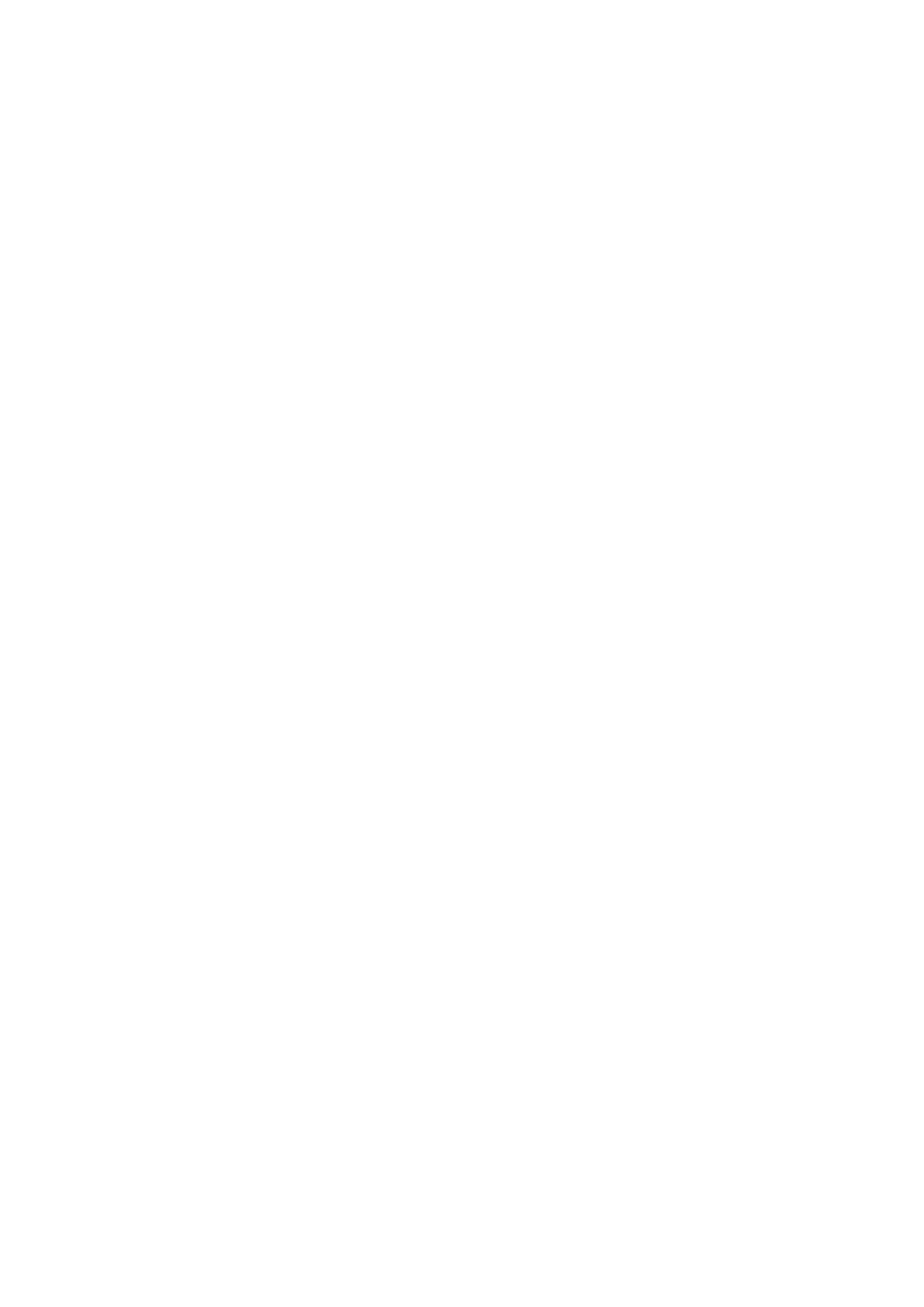Namo Tassa Bhagavato Arahato Sammā Sambuddhassa!

Homage to the Blessed One, the Worthy One, the Supremely Enlightened One!

# **Preparation for Paritta**

## **1. Saranāgamanaṁ** Taking the Three Refuges

Buddhaṁ saraṇaṁ gacchāmi Dhammaṁ saraṇaṁ gacchāmi Saṅghaṁ saraṇaṁ gacchāmi I go for refuge to the Supreme Buddha. I go for refuge to the Supreme Dhamma. I go for refuge to the Supreme Saṅgha.

Dutiyampi Buddhaṁ saraṇaṁ gacchāmi Dutiyampi Dhammaṁ saraṇaṁ gacchāmi Dutiyampi Saṅghaṁ saraṇaṁ gacchāmi For the second time, I go for refuge to the Supreme Buddha. For the second time, I go for refuge to the Supreme Dhamma. For the second time, I go for refuge to the Supreme Saṅgha.

Tatiyampi Buddhaṁ saraṇaṁ gacchāmi Tatiyampi Dhammaṁ saraṇaṁ gacchāmi Tatiyampi Saṅghaṁ saraṇaṁ gacchāmi For the third time, I go for refuge to the Supreme Buddha. For the third time, I go for refuge to the Supreme Dhamma. For the third time, I go for refuge to the Supreme Saṅgha.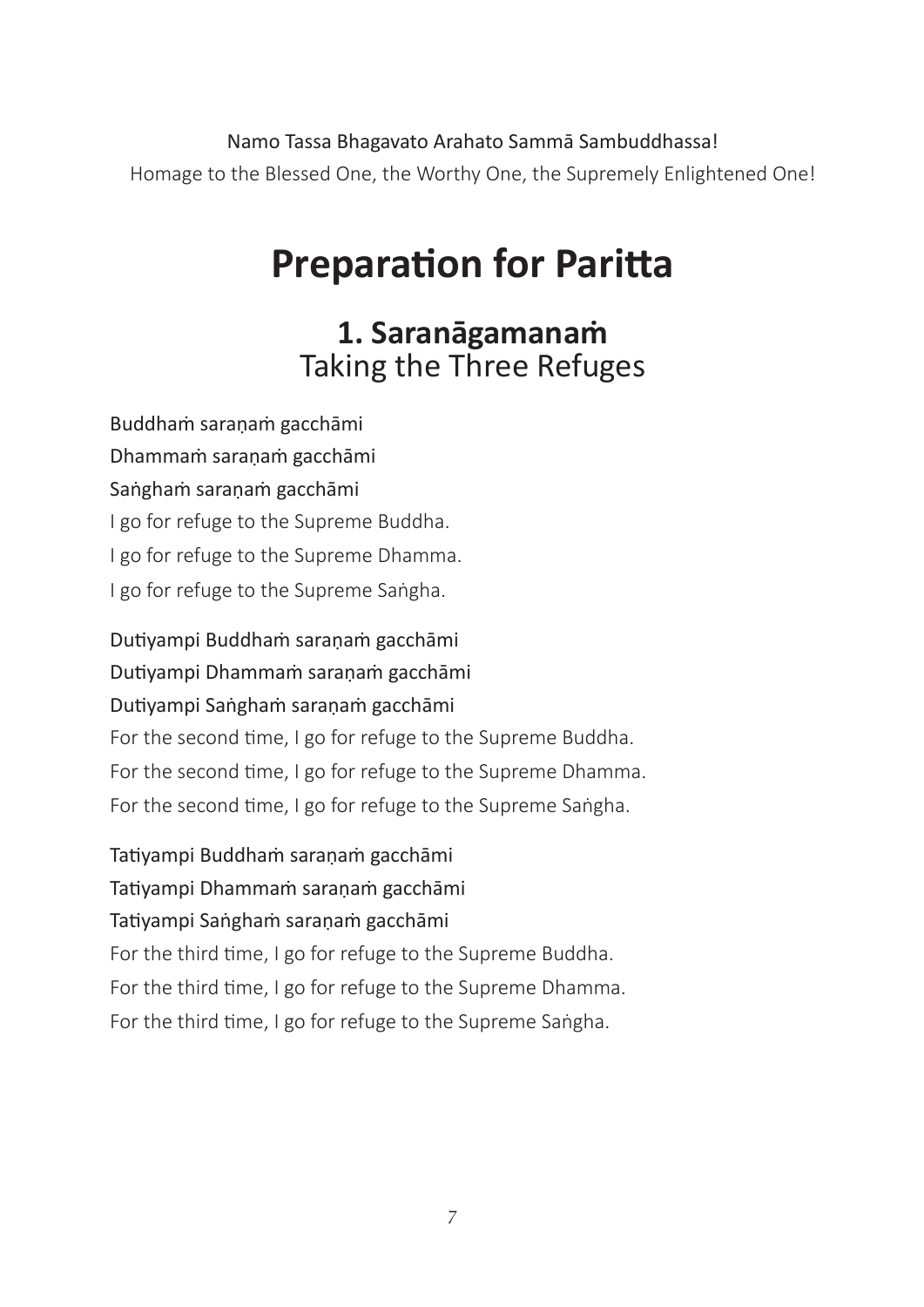## **2. Buddhānussati** Recollection on the Buddha

Iti'pi so bhagavā araham, sammāsambuddho, vijjācaranasampanno, sugato, lokavidū, anuttaro purisadammasārathi, satthā devamanussānaṁ, buddho, bhagavā'ti. Such indeed is the Blessed One: Arahant, Worthy One; supremely enlightened; endowed with knowledge and virtue; follower of the Noble Path; knower of worlds; the peerless trainer of persons; teacher of gods and humans; the Enlightened Teacher; the Blessed One.

## **3. Dhammānussati** Recollection on the Dhamma

Svākkhāto Bhagavatā dhammo, sandiṭṭhiko, akāliko, ehipassiko, opanayiko, paccattam vedittabbo viññūhī'ti.

Well taught by the Blessed One is the Dhamma, visible here and now, timeless, open to all, learned and applied to oneself, understood by the wise each for himself.

## **4. Sanghānussati** Recollection on the Saṅgha

Supatipanno Bhagavato sāvakasaṅgho. Ujupatipanno bhagavato sāvakasaṅgho. Ñāyapatipanno bhagavato sāvakasaṅgho. Sāmīcipatipanno bhagavato sāvakasaṅgho. Yadidaṁ cattāri purisayugāni aṭṭha purisapuggalā esa bhagavato sāvakasaṅgho. Āhuneyyo. Pāhuneyyo. Dakkhineyyo. Anjalikaranīyo. Anuttaraṁ puññakkhettaṁ lokassā'ti.

Of pure conduct is the Order of Disciples of the Blessed One. Of upright conduct is the Order of Disciples of the Blessed One. Of wise conduct is the Order of Disciples of the Blessed One. Of generous conduct is the Order of Disciples of the Blessed One. Those four pairs of persons,  $\bullet$  the eight kinds of individuals,  $\bullet$  that is the Order of Disciples of the Blessed One. They are worthy of offerings. They are worthy of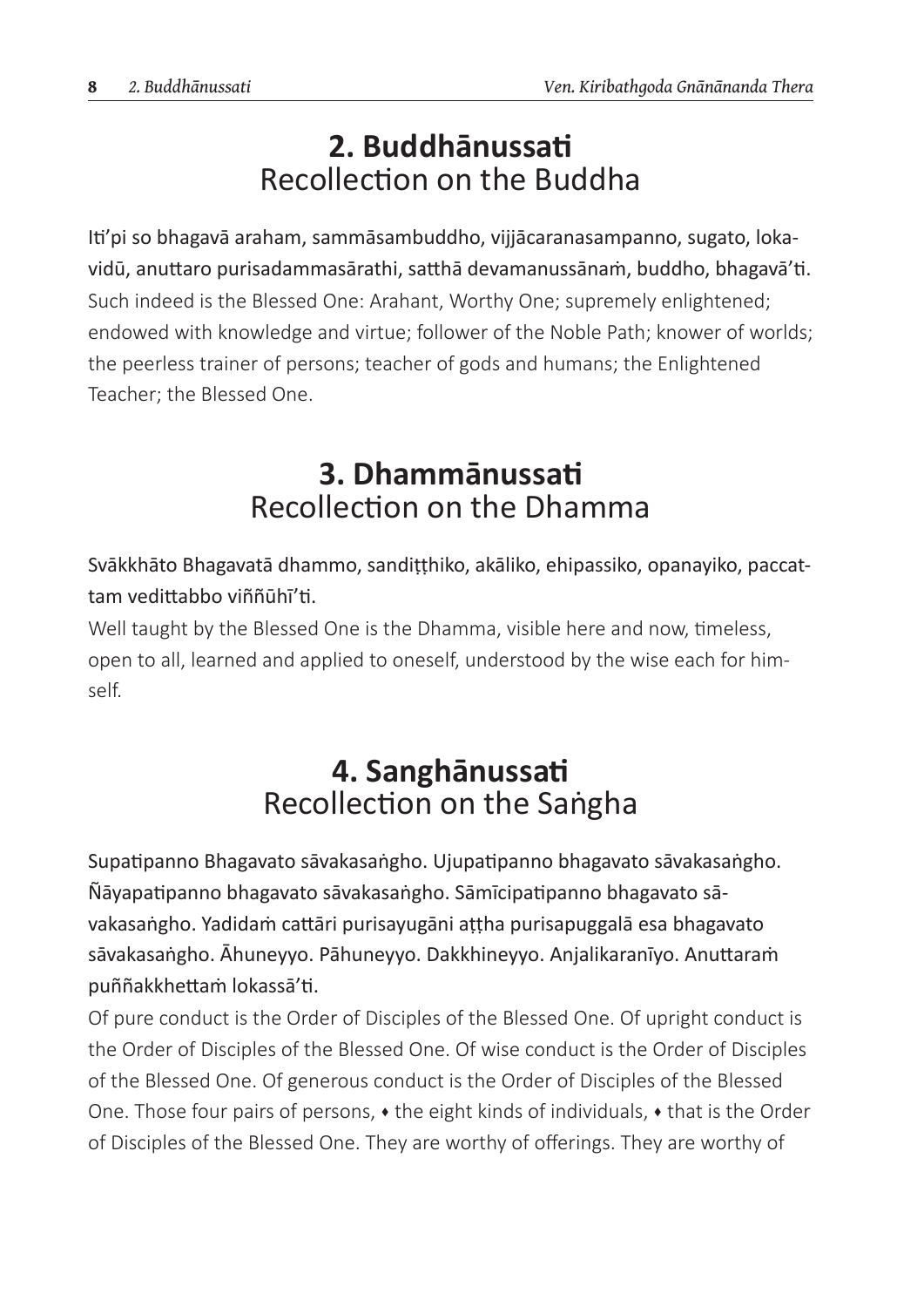hospitality. They are worthy of gifts. They are worthy of reverential salutations. The incomparable field of merit for the world.

## **5. Satta Buddha Vandana** Homage to the Seven Supreme Buddhas

- 1. Vipassissa namatthu cakkhumantassa sirīmato. Sikhissapi namatthu – sabbabhūtānukampino. Homage to Vipassi the Buddha,  $\bullet$  possessed of the eye of Dhamma and glory. Homage to Sikhi the Buddha,  $\bullet$  compassionate towards all beings.
- 2. Vessabhussa namatthu nahātakassa tapassino. Namatthu Kakusandhassa – Mārasenāpamaddino. Homage to Vessabhu the Buddha,  $\bullet$  free from all defilements  $\bullet$  and possessed of great energy. Homage to Kakusandha the Buddha,  $\bullet$  the conqueror of the army of Māra.
- 3. Koṇāgamanassa namatthu brāhmaṇassa vusīmato. Kassapassa namatthu – vippamuttassa sabbadhi. Homage to Konāgamana the Buddha,  $\bullet$  who shed all defilements  $\bullet$  and completed the holy life. Homage to Kassapa the Buddha,  $\bullet$  who is fully freed from all defilements.
- 4. Aṅgīrasassa namatthu sakyaputtassa sirīmato. Yo imaṁ dhammaṁadesesi – sabbadukkhāpanūdanaṁ. Homage to Angirasa, the Buddha Gotama,  $\bullet$  son of the Sākvans,  $\bullet$  full of bright radiance  $\bullet$  who proclaimed this Noble Dhamma  $\bullet$  that dispels all suffering.
- 5. Ye cāpi nibbutā loke yathābhūtaṁ vipassisuṁ.
	- Te janā apisuṇā mahantā vītasāradā.

These Supreme Buddhas  $\bullet$  attained the Bliss of Nibbana  $\bullet$  and realized through insight  $\bullet$  things as they really are. They never speak divisively to anyone. They are mighty men  $\bullet$  who are free from fear of samsara.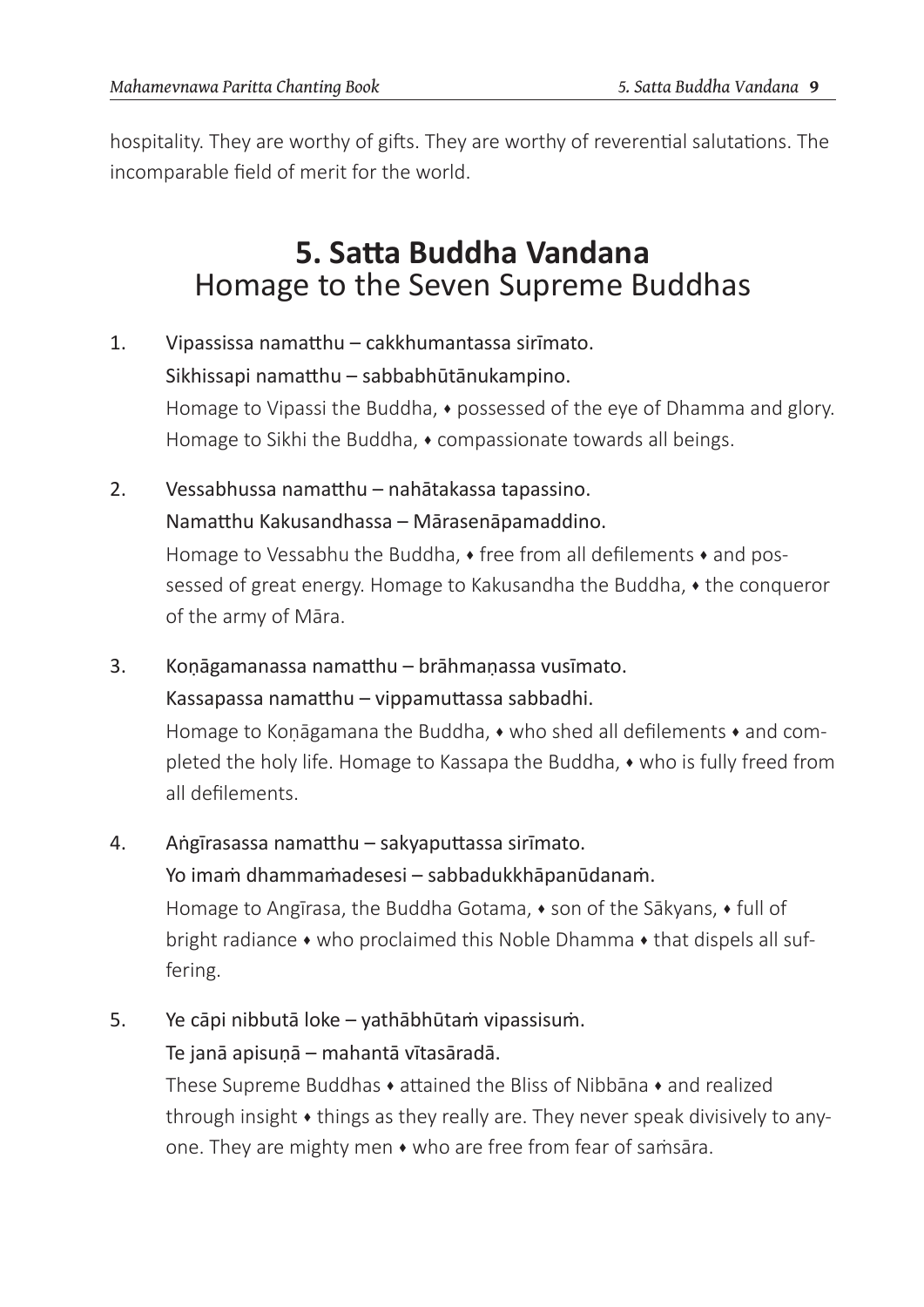6. Hitaṁ devamanussānaṁ – yaṁ namassanti Gotamaṁ Vijjācaraṇasaṁpannaṁ – mahantaṁ vītasāradaṁ. Vijjācaraṇasaṁpannaṁ – Buddhaṁ vandāma Gotamaṁ'ti. Gotama the Buddha  $\bullet$  acts for the welfare of gods and humans;  $\bullet$  is endowed with knowledge and virtue,  $\bullet$  mighty, and fearless. We pay homage to our Great Teacher, • the Supreme Buddha.

## **6. Lōkāvabōdha Suttaṁ** The Discourse about Realizing the World

Vuttaṁ hetaṁ bhagavatā. Vuttamarahatā'ti me sutaṁ.

This discourse was taught by the Blessed One,  $\bullet$  taught by the Arahant,  $\bullet$  the fully enlightened Supreme Buddha. This is as I heard:

Loko bhikkhave Tathāgatena abhisambuddho. Lokasmā Tathāgato visaññūtto. Lokasamudayo bhikkhave Tathāgatena abhisambuddho. Lokasamudayo Tathāgatassa pahīno. Lokanirodho bhikkhave Tathāgatena abhisambuddho. Lokanirodho Tathāgatassa sacchikato. Lokanirodhagāminī paṭipadā bhikkhave Tathāgatena abhisambuddhā. Lokanirodhagāminī paṭipadā Tathāgatassa bhāvitā. Monks, the world has been fully understood  $\bullet$  by the Tathagata;  $\bullet$  the Tathagata is detached from the world. Monks, the origin of the world has been fully understood  $\bullet$  by the Tathāgata;  $\bullet$  the origin of the world has been eradicated  $\bullet$  by the Tathāgata. Monks, the cessation of the world has been fully understood  $\bullet$  by the Tathāgata;  $\bullet$  the cessation of the world has been realized  $\bullet$  by the Tathagata. Monks, the way leading to the cessation of the world  $\bullet$  has been fully understood  $\bullet$  by the Tathāgata;  $\cdot$  the way leading to the cessation of the world  $\cdot$  has been developed by the Tathāgata.

Yaṁ bhikkhave sadevakassa lokassa samārakassa sabrahmakassa, sassamaṇabrāhmaṇiyā pajāya sadevamanussāya diṭṭhaṁ sutaṁ mutaṁ viññātaṁ pattaṁ pariyesitaṁ anuvicaritaṁ manasā, yasmā taṁ Tathāgatena abhisambuddhaṁ, tasmā Tathāgato 'ti vuccati.

Monks, in the world with its devās, Māras, and Brahmas,  $\bullet$  with its recluses and brāhmins,  $\bullet$  in this whole generation with its devās and humans,  $\bullet$  whatever is seen, heard, smelled,  $\bullet$  tasted, touched, cognized, attained, sought,  $\bullet$  and reflect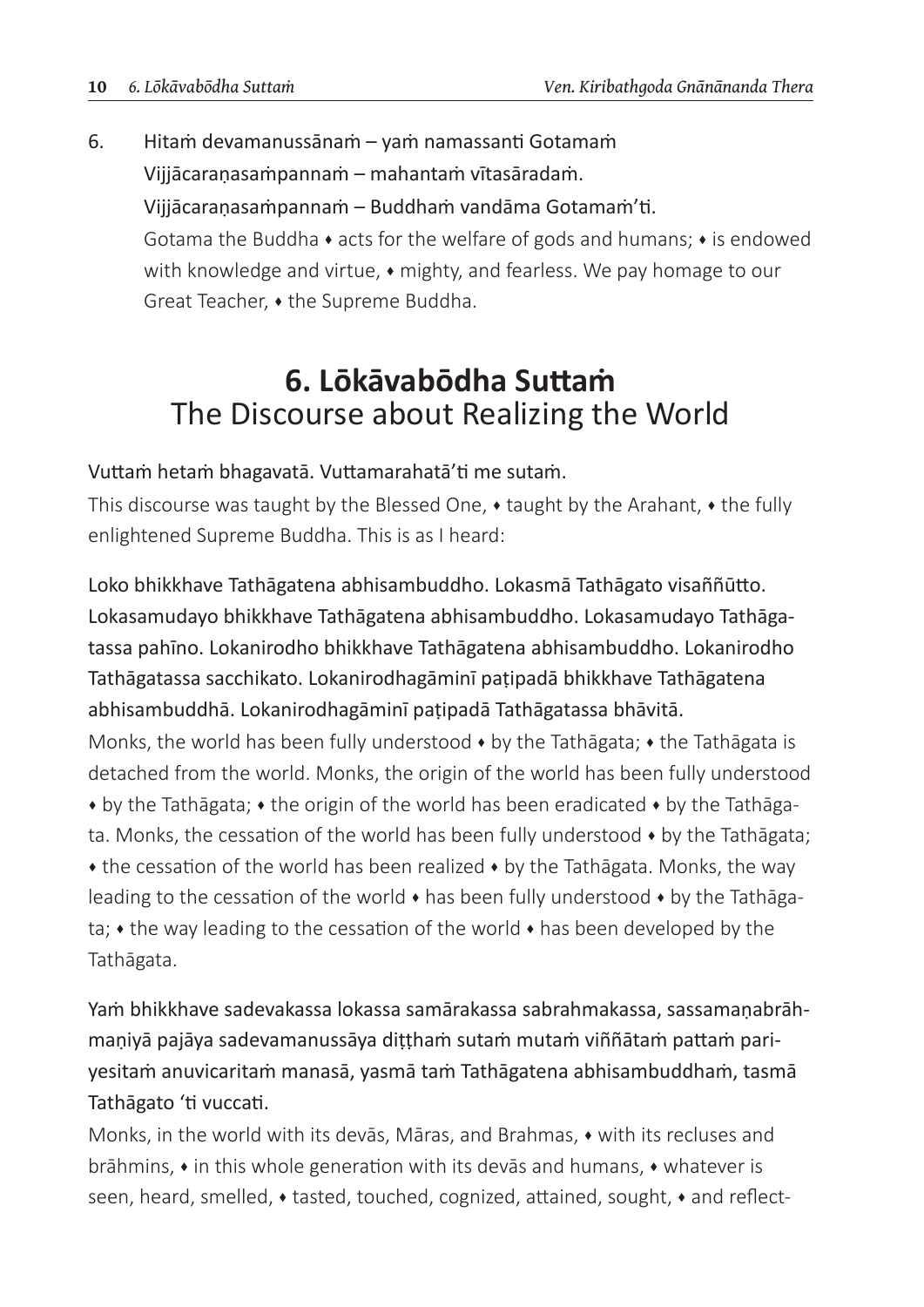ed upon by the mind,  $\bullet$  that is fully understood by the Tathagata.  $\bullet$  Therefore he is called the Tathāgata.

Yañca bhikkhave rattiṁ Tathāgato anuttaraṁ sammāsambodhiṁ abhisambujjhati, yañca rattiṁ anupādisesāya nibbānadhātuyā parinibbāyati, yaṁ etasmiṁ antare bhāsati lapati niddisati, sabbaṁ taṁ tatheva hoti. No aññathā. Tasmā Tathāgato 'ti vuccati.

Monks, from the night when the Tathagata awakens  $\bullet$  to unsurpassed full enlightenment,  $\bullet$  until the night when he passes away  $\bullet$  into the Nibbana-element with no residue left,  $\bullet$  during that time period  $\bullet$  whatever he speaks, utters, and explains,  $\bullet$ all that is just so  $\ast$  and not otherwise.  $\ast$  Therefore he is called the Tathāgata.

#### Yathāvādi bhikkhave Tathāgato tathākārī. Yathākārī Tathāgato tathāvādī. Iti yathāvādī tatākārī, yathākārī tathāvādī. Tasmā Tathāgato 'ti vuccati.

Monks, whatever way the Tathāgata speaks,  $\bullet$  that is exactly the way the Tathāgata acts. Whatever way the Tathāgata acts, that is exactly the way the Tathāgata speaks. In this way the Tathāgata acts as he speaks  $\bullet$  and speaks as he acts.  $\bullet$  Therefore, he is called the Tathāgata.

#### Sadevake bhikkhave, loke samārake sabrahmake, sassamaṇabrāhmaṇiyā pajāya sadevamanussāya Tathāgato abhibhu anabhibhuto. Aññadatthudaso vasavattī. Tasmā Tathāgato 'ti vuccati.

Monks, in the world with its devās, Māras, and Brahmas,  $\bullet$  with its recluses and brāhmins,  $\bullet$  in this whole generation with its devās and humans,  $\bullet$  the Tathāgata is the conqueror of all,  $\bullet$  unvanquished, the one who realized everything,  $\bullet$  the one who took everything under his control. Therefore he is called the Tathāgata.

#### Etamatthaṁ Bhagavā avoca. Tatthetaṁ iti vuccati.

This is the meaning of what the Blessed One said. So with regard to this, it was said:

#### 1. Sabbalokaṁ abiññāya – sabbaloke yathā tathaṁ,

#### Sabbalokavisaṁyutto – sabbaloke anūpayo.

Having realized the whole world,  $\bullet$  and the true nature of the whole world,  $\bullet$ the Tathāgata is detached from the whole world,  $\bullet$  and has abandoned desire for the whole world.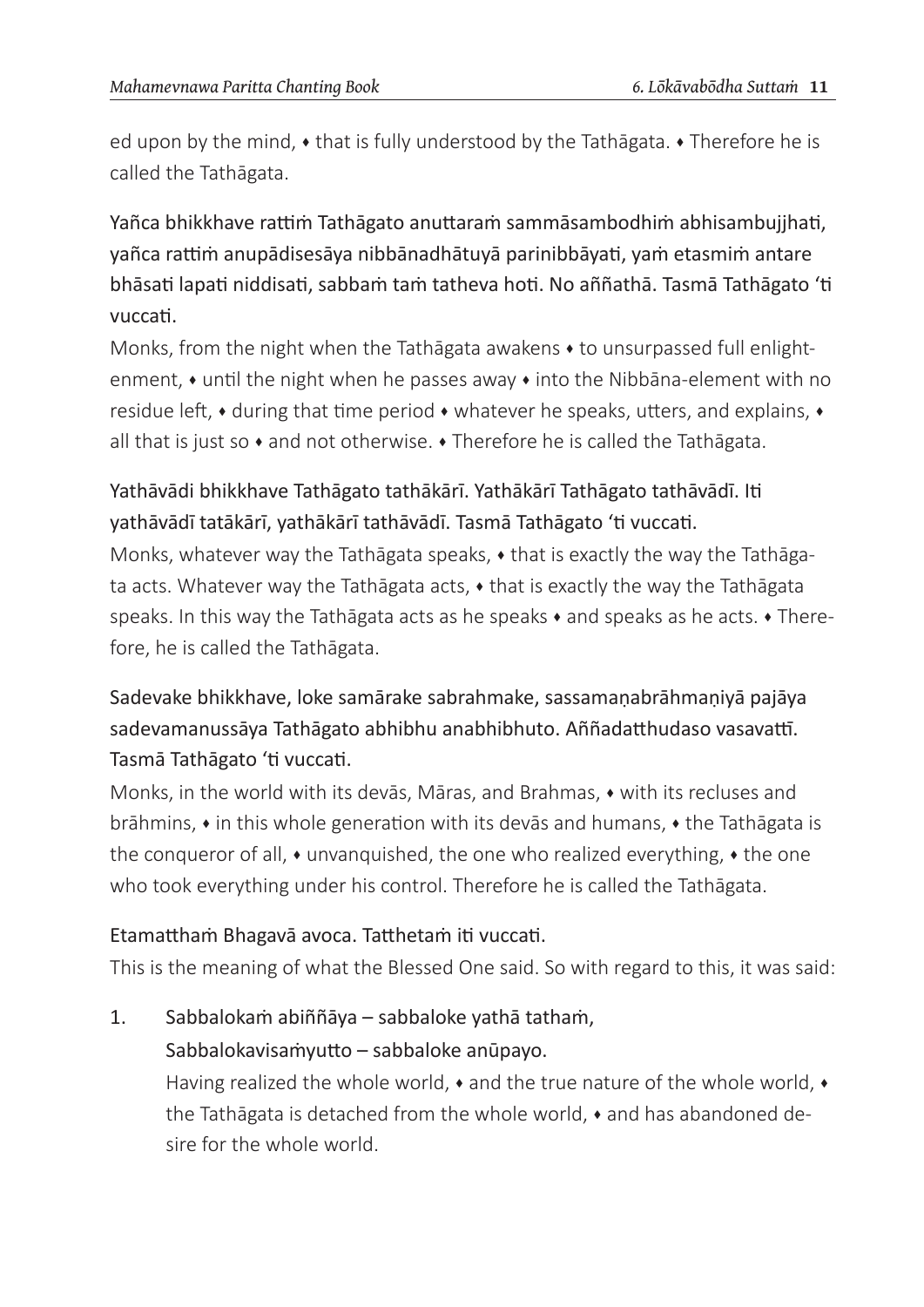- 2. Sabbe sabbābhibhu dhīro sabbaganthappamocano, Phuṭṭhassa paramā santi – Nibbānaṁ akutobhayaṁ. The all-conquering wise sage, freed from every bond, is the Blessed One. The Buddha has reached that perfect peace,  $\bullet$  Nibbana, which is free from fear.
- 3. Esa khīṇāsavo Buddho anīgho chinnasaṁsayo, Sabbakammakkhayaṁ patto – vimutto upadhisaṅkhayo. The Buddha is freed from all taints,  $\bullet$  and freed from all suffering with doubts destroyed,  $\bullet$  reached the destruction of all Kamma,  $\bullet$  liberated by the destruction of unwholesomeness.
- 4. Esa so bhagavā Buddho esa sīho anuttaro, Sadevakassa lokassa – brahmacakkaṁ pavattayī. The Enlightened One, the Blessed One,  $\bullet$  the unsurpassed lion-king,  $\bullet$  giving happiness to the world of devās and humans,  $\bullet$  turns the Noble Wheel of Dhamma.
- 5. Iti devā manussā ca ye Buddhaṁ saraṇaṁ gatā, Saṅgamma taṁ namassanti – mahantaṁ vītasāradaṁ. Thus wise devās and humans  $\bullet$  went for refuge to the Buddha,  $\bullet$  and on meeting him, they pay homage:  $\bullet$  the greatest one, the all-seeing hero.
- 6. Danto damayataṁ seṭṭho santo samayataṁ isi,

#### Mutto mocayataṁ aggo – tiṇṇo tārayataṁ varo.

The Blessed One is perfectly tamed:  $\bullet$  of those who tame, he is the best. The Blessed One is perfectly calmed:  $\bullet$  of those who calm others, he is the seer. The Blessed One is freed from suffering:  $\bullet$  of those who free others, he is the foremost. The Blessed One crossed over samsara:  $\bullet$  of those who help others to cross, he is the chief.

7. Iti hetaṁ namassanti – mahantaṁ vītasāradaṁ,

#### Sadevakasmiṁ lokasmiṁ – natthi te paṭipuggalo'ti.

Thus devās and humans pay homage  $\bullet$  to the greatest one, to the all-seeing hero  $\bullet$  saying, "In the world together with its devās  $\bullet$  there is no one equaling you. You are the unique, supreme teacher."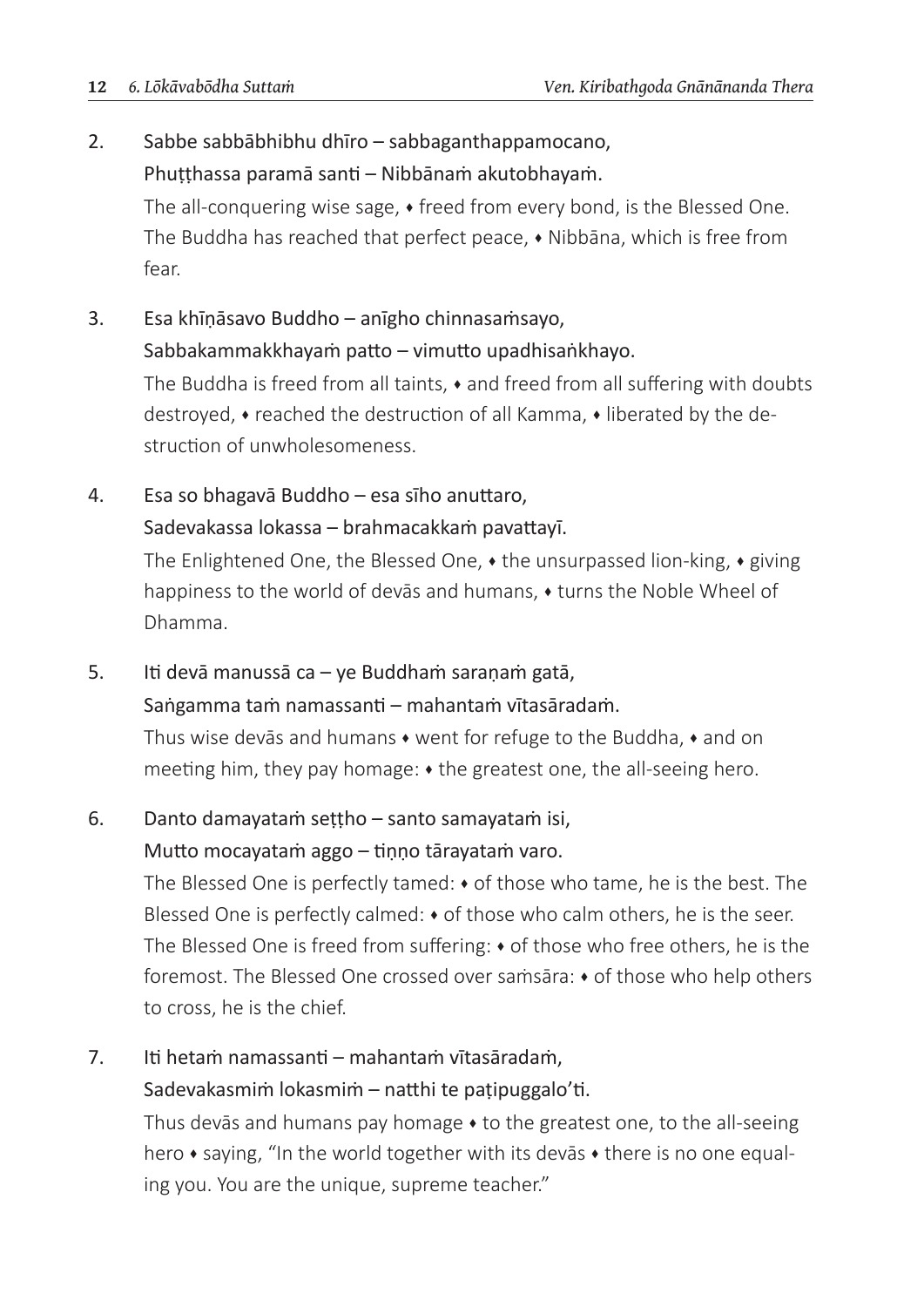Ayampi attho vutto Bhagavatā. Iti me sutanti.

This too is the meaning of  $\bullet$  what was said by the Blessed One. This is exactly as I heard.

Etena saccena suvatthi hotu!

By this truth, may there be well-being!

## **7. Jaya Mangala Gāthā** Stanzas of Joyous Victory of the Buddha

1. Bāhuṁ sahassa mabhinimmitasā'yudhan taṁ Girimekhalaṁ udita ghora sasena māraṁ Dānādi Dhamma vidhinā jitavā Munindo Taṁ tejasā bhavatu te jaya maṅgalāni.

> Creating thousands of hands  $\bullet$  with weapons armed, was Māra seated,  $\bullet$  on the trumpeting, ferocious elephant, Girimekhala. Him, together with his army,  $\bullet$  did the Buddha subdue  $\bullet$  by the power of generosity and perfections. By the grace of which  $\bullet$  may joyous victory be yours!

2. Mārātireka mabhiyujjhita sabba rattiṁ Ghoraṁ panālavaka makkha mathaddha yakkhaṁ Khantī sudanta vidhinā jitavā Munindo Taṁ tejasā bhavatu te jaya maṅgalāni.

> More violent than Māra  $\bullet$  was the wild, stubborn demon, Alavaka,  $\bullet$  who battled with the Buddha  $\bullet$  throughout an entire night. Him, did the Buddha subdue  $\bullet$  by the power of his patience and self-control. By the grace of which may joyous victory be yours!

3. Nālāgiriṁ gaja varaṁ atimatta bhūtaṁ Dāvaggi cakka masanīva sudāruṇantaṁ Mettambuseka vidhinā jitavā Munindo Taṁ tejasā bhavatu te jaya maṅgalāni. Nālāgiri, the elephant-king,  $\bullet$  highly intoxicated,  $\bullet$  was raging like a forest fire,  $\bullet$  as terrible as a thunderbolt. Sprinkling the waters of loving kindness,  $\bullet$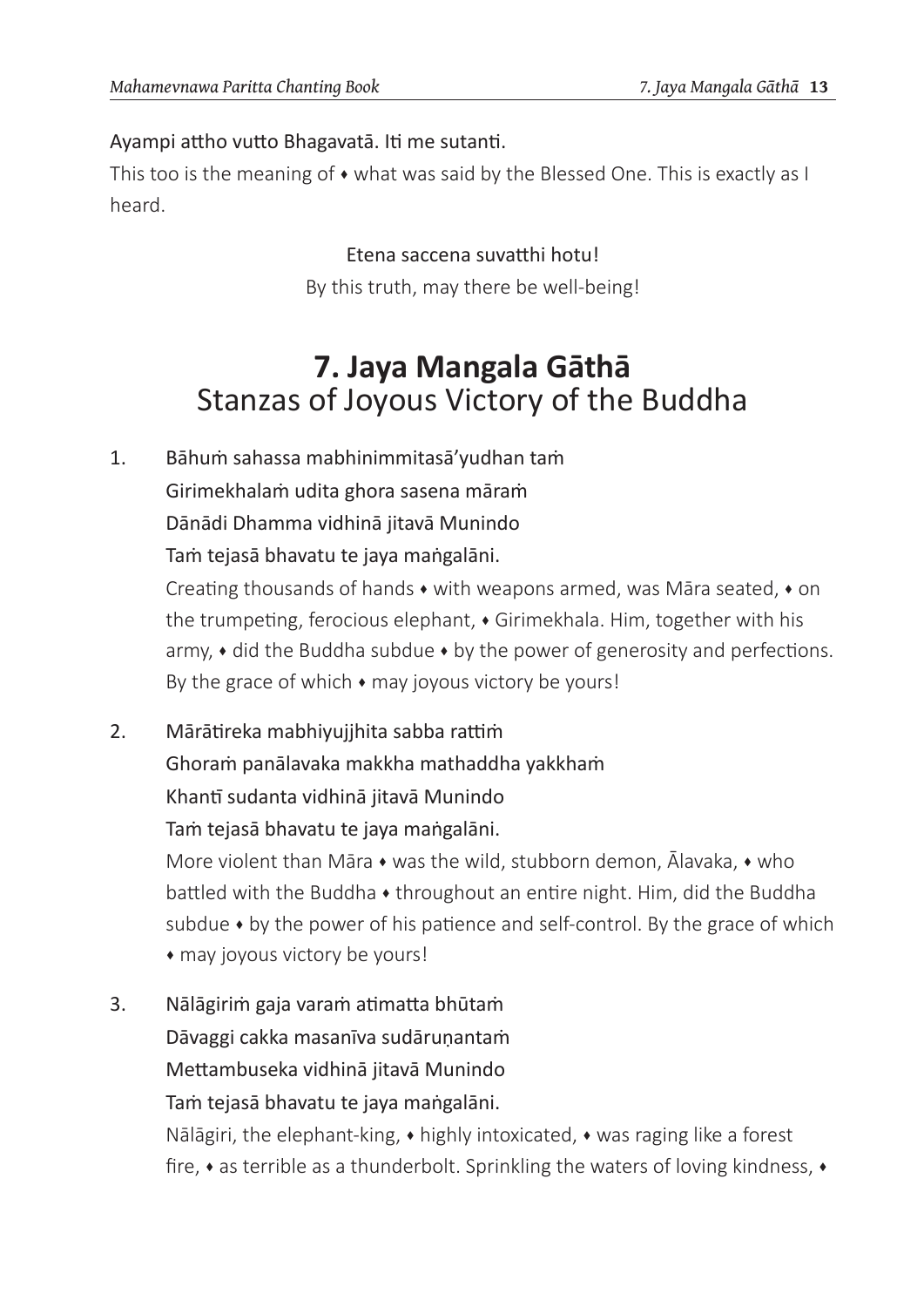this ferocious beast,  $\bullet$  did the Buddha subdue. By the grace of which,  $\bullet$  may joyous victory be yours!

- 4. Ukkhitta khagga mati hattha sudāruṇan taṁ Dhāvantiyojana pathaṅgulimāla van taṁ Iddhībhi saṅkhata mano jitavā Munindo Taṁ tejasā bhavatu te jaya maṅgalāni With an uplifted sword,  $\bullet$  for a distance of three leagues,  $\bullet$  did the wicked Angulimāla run. Him, did the Buddha subdue through his psychic powers. By the grace of which,  $\bullet$  may joyous victory be yours!
- 5. Katvāna kattha mudaram iva gabbhinīyā Ciñcāya duṭṭha vacanaṁ janakāya majjhe Santena soma vidhinā jitavā Munindo Taṁ tejasā bhavatu te jaya maṅgalāni.

Her belly bound with sticks,  $\bullet$  to simulate the bigness of pregnancy,  $\bullet$  Cinca, with harsh words  $\bullet$  made foul accusations  $\bullet$  in the midst of an assembly. Her, did the Buddha subdue, through his serene and peaceful bearing. By the grace of which,  $\bullet$  may joyous victory be yours!

6. Saccaṁ vihāya mati saccaka vāda ketuṁ Vādā bhiropita manaṁ ati andha bhūtaṁ Paññā padīpa jalito jitavā Munindo Taṁ tejasā bhavatu te jaya maṅgalāni. Arrogant Saccaka, who ignored truth  $\bullet$  and blinded by his own arguments, was a famous debater. Him, did the Buddha subdue, kindling the light of wisdom. By the grace of which,  $\bullet$  may joyous victory be yours!

7. Nando'pananda bhujagaṁ vibudhaṁ mahiddhiṁ

Puttena thera bhujagena damāpayanto

Iddhūpadesa vidhinā jitavā Munindo

Taṁ tejasā bhavatu te jaya maṅgalāni.

The wise and powerful Nāga Nandopananda, • did the Buddha cause to be subdued  $\bullet$  through the supernormal psychic powers  $\bullet$  of his disciple son,  $\bullet$ Moggallāna Thera. By the grace of which,  $\bullet$  may joyous victory be yours!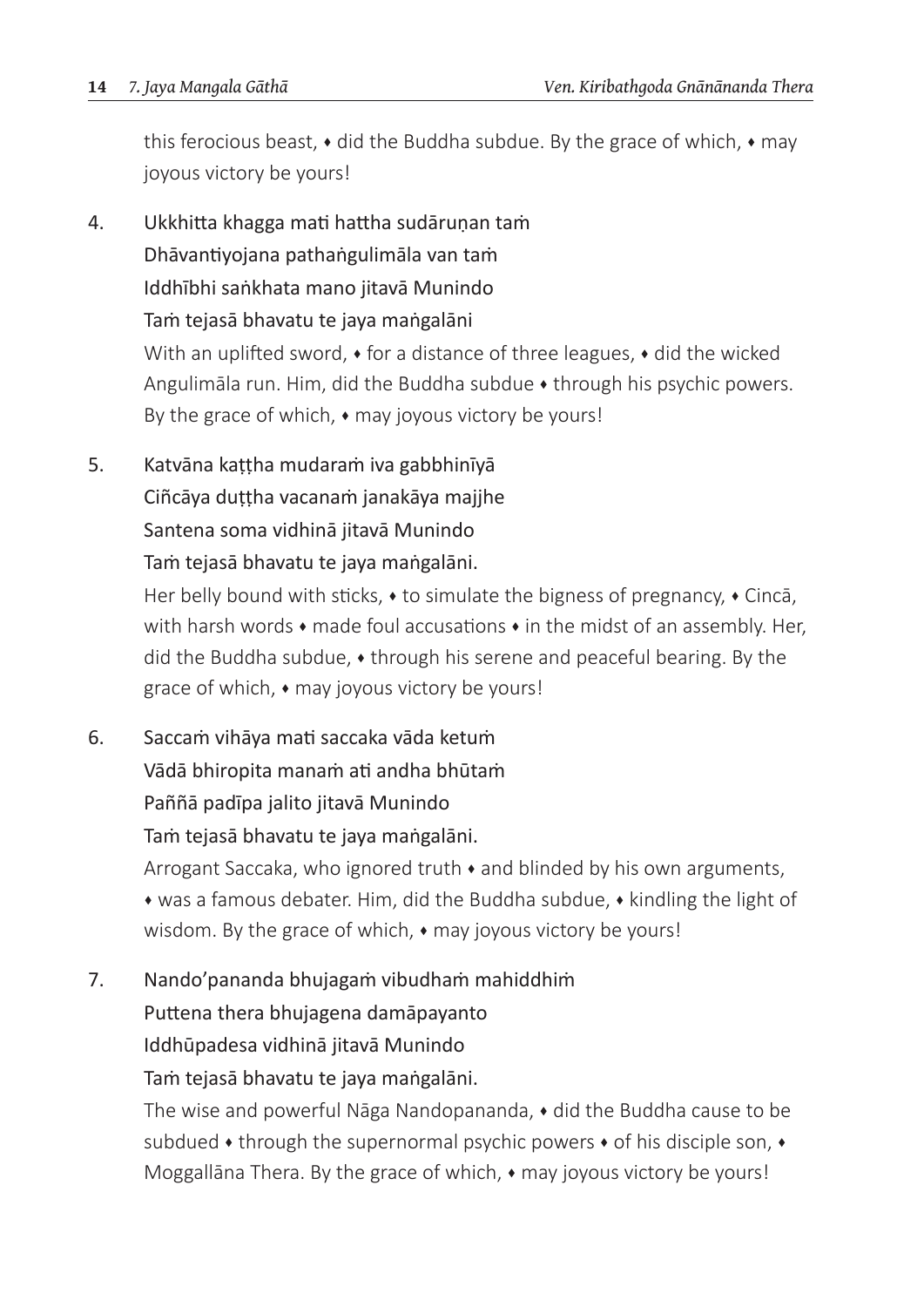- 8. Duggāha ditthi bhujagena sudattha hattham Brahmaṁ visuddhi juti middhi Bakābhidānaṁ Ñānā gadena vidhinā jitavā Munindo Taṁ tejasā bhavatu te jaya maṅgalāni. The pure, radiant and majestic Brahma Baka  $\bullet$  who was once caught by wrong view,  $\bullet$  stubborn with conceit,  $\bullet$  did the Buddha strike  $\bullet$  with his sword of wisdom. By the grace of which, may joyous victory be yours!
- 9. Etā'pi Buddha jaya maṅgala aṭṭha gāthā Yo vācako dina dine sarate matandi Hitvāna neka vividhāni c'upaddavāni Mokkhaṁ sukhaṁ adhi gameyya naro sapañño. A wise one who earnestly remembers  $\bullet$  and daily recites  $\bullet$  these eight Buddha-stanzas  $\bullet$  of joyous victory,  $\bullet$  will rid himself of various misfortunes  $\bullet$  and finally attain Nibbāna, the highest happiness.

#### Bhavatu sabba maṅgalaṁ, rakkhantu sabba devatā

#### Sabba Buddhānubhāvena, sadā sotthi bhavantu te.

May all good fortune come your way,  $\bullet$  may all the deities protect you. By all the power of the Buddha,  $\bullet$  may you always enjoy well-being!

#### Bhavatu sabba maṅgalaṁ, rakkhantu sabba devatā

#### Sabba Dhammānubhāvena, sadā sotthi bhavantu te.

May all good fortune come your way,  $\bullet$  may all the deities protect you. By all the power of the Dhamma,  $\bullet$  may you always enjoy well-being!

#### Bhavatu sabba maṅgalaṁ, rakkhantu sabba devatā

#### Sabba Saṅghānubhāvena, sadā sotthi bhavantu te.

May all good fortune come your way,  $\bullet$  may all the deities protect you. By all the power of the Saṅgha, • may you always enjoy well-being!

#### Sabbe Buddhā balappattā – paccekānañca yaṁ balaṁ

#### Arahantānaṁ ca tejena – rakkhaṁ bandhāmi sabbaso

By the power of all Buddhas,  $\bullet$  by the power of all Pacceka Buddhas,  $\bullet$  and through the virtues of the Arahants,  $\bullet$  I bind myself in protection always.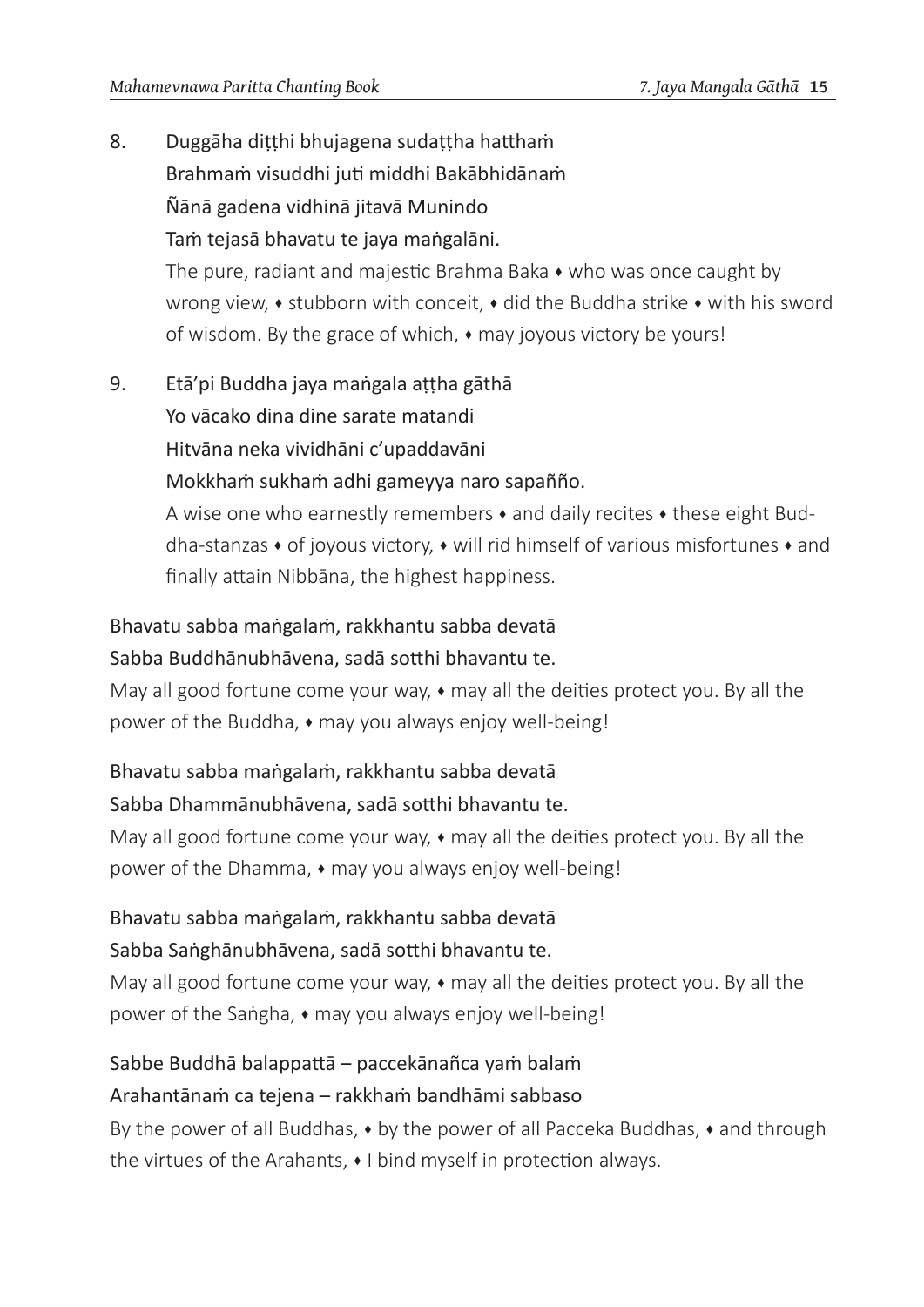#### Sabbe Buddhā balappattā – paccekānañca yaṁ balaṁ

#### Arahantānaṁ ca tejena – rakkhaṁ bandhāmi sabbaso

By the power of all Buddhas,  $\bullet$  by the power of all Pacceka Buddhas,  $\bullet$  and through the virtues of the Arahants,  $\bullet$  I bind myself in protection always.

#### Sabbe Buddhā balappattā – paccekānañca yaṁ balaṁ

#### Arahantānaṁ ca tejena – rakkhaṁ bandhāmi sabbaso

By the power of all Buddhas,  $\bullet$  by the power of all Pacceka Buddhas,  $\bullet$  and through the virtues of the Arahants,  $\bullet$  I bind myself in protection always.

#### Sadhu! Sadhu! Sadhu!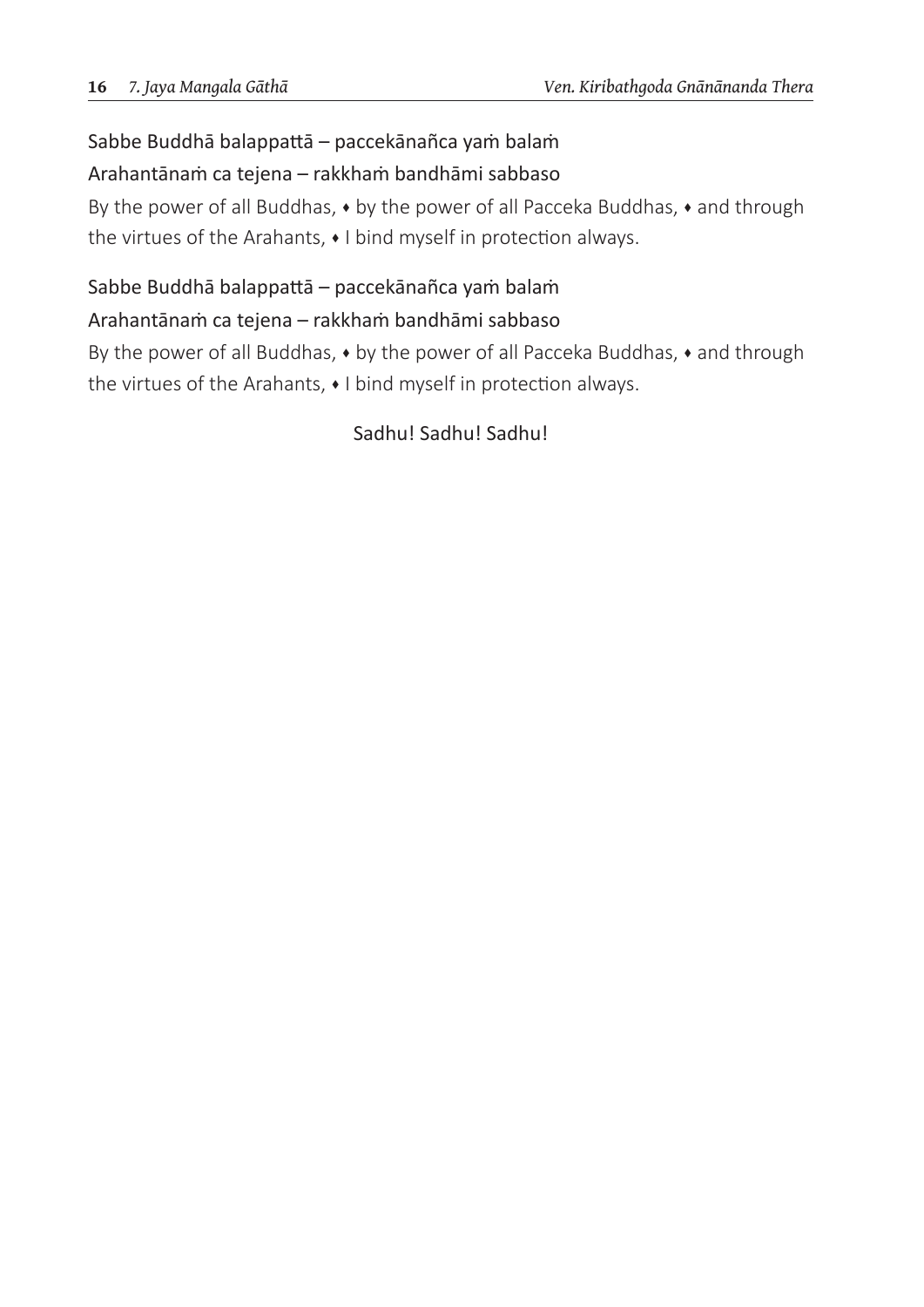Namo Tassa Bhagavato Arahato Sammā Sambuddhassa! Homage to the Blessed One, the Worthy One, the Supremely Enlightened One!

# **Mahā Paritta: The Major Section**

## **8. Maha Maṅgala Suttaṁ** Discourse on Blessings

Evaṁ me sutaṁ. Ekaṁ samayaṁ Bhagavā Sāvatthiyaṁ viharati Jetavane Anāthapiṇḍikassa ārāme. Atha kho aññatarā devatā abhikkantāya rattiyā abhikkantavaṇṇā kevalakappaṁ Jetavanaṁ obhāsetvā yena Bhagavā tenupasaṅkami. Upasaṅkamitvā Bhagavantaṁ abhivādetvā ekamantaṁ aṭṭhāsi. Ekamantaṁ ṭhitā kho sā devatā Bhagavantaṁ gāthāya ajjhabhāsi.

Thus have I heard:  $\bullet$  On one occasion,  $\bullet$  the Blessed One was living in Sāvatthi  $\bullet$  at Jetavana • at Anāthapiṇḍika's monastery. Now when the night was far advanced,  $\bullet$  a certain deity,  $\bullet$  whose surpassing radiance  $\bullet$  illuminated the whole of Jetavana, • approached the Blessed One, • respectfully saluted him • and stood to one side. Standing thus, he addressed the Blessed One in verse:

- 1. Bahū devā manussā ca Maṅgalāni acintayuṁ Ākaṅkhamānā sotthānaṁ – Brūhi maṅgalamuttamaṁ Many deities and humans  $\bullet$  longing for happiness  $\bullet$  have pondered on the questions of blessings. Pray, tell me • what are the highest blessings?
- 2. Asevanā ca bālānaṁ Paṅḍitānañ ca sevanā Pūjā ca pūjanīyānaṁ – Etaṁ maṅgalamuttamaṁ Not to associate with the foolish  $\bullet$  but to associate with the wise  $\bullet$  and to honor those worthy of honor  $\bullet$  these are the highest blessings.
- 3. Patirūpadesavāso ca Pubbe ca katapuññatā Attasammāpaṇīdhi ca – Etaṁ maṅgalamuttamaṁ To reside in a suitable locality  $\bullet$  to have performed meritorious actions in the past,  $\bullet$  and to set oneself in the right direction  $\bullet$  these are the highest blessings.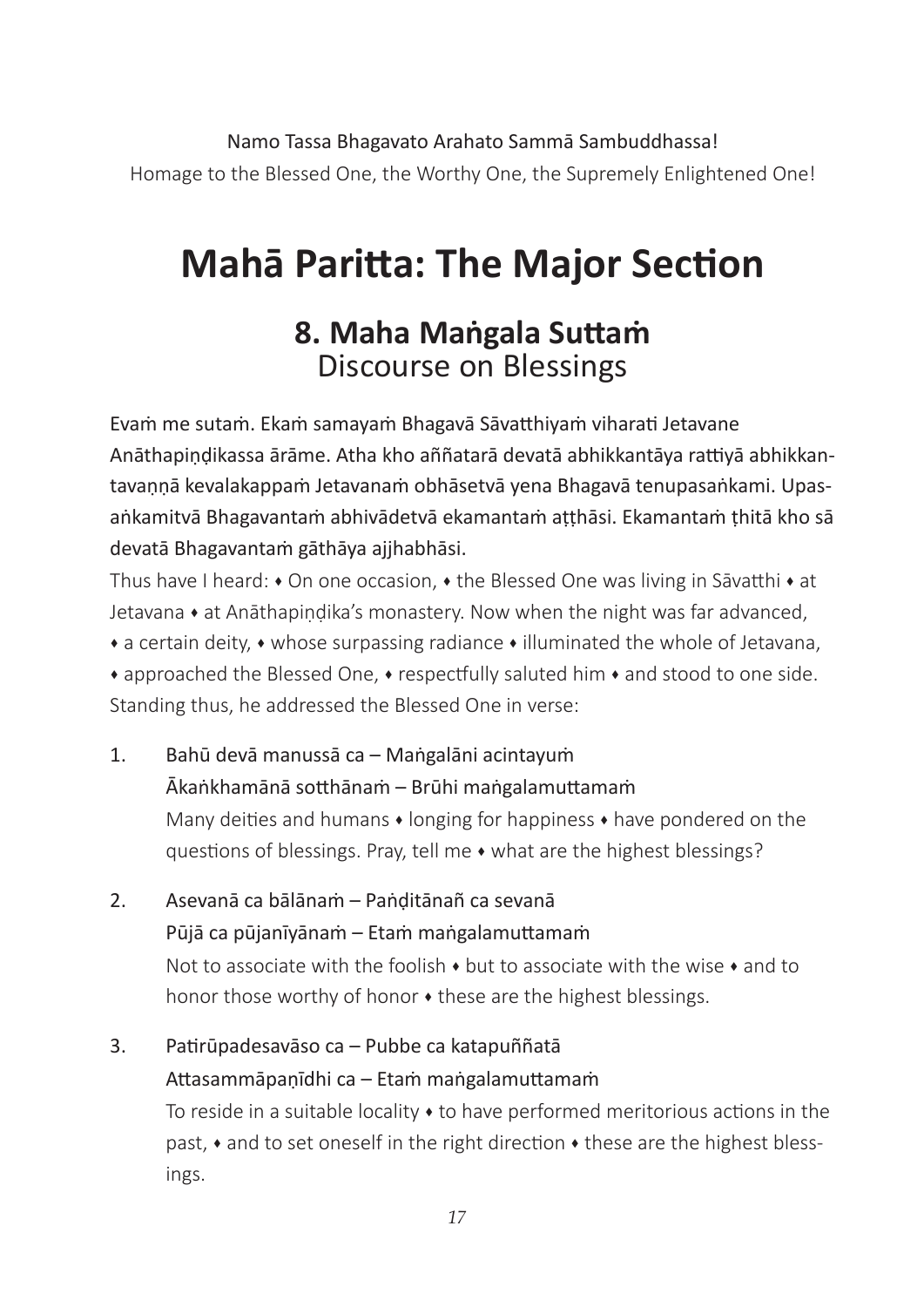- 4. Bāhusaccañca sippañca Vinayo ca susikkhito Subhāsitā ca yā vācā – Etaṁ maṅgalamuttamaṁ Vast learning, skill in handicraft,  $\bullet$  well grounded in discipline  $\bullet$  and pleasant speech  $\bullet$  these are the highest blessings.
- 5. Mātāpitū upaṭṭhānaṁ Puttadārassa saṅgaho Anākulā ca kammantā – Etaṁ maṅgalamuttamaṁ To support one's father and mother,  $\bullet$  to cherish one's wife and children,  $\bullet$ and to be engaged in peaceful occupations  $\bullet$  these are the highest blessings.
- 6. Dānañca dhammacariyā ca Ñātakānañ ca saṅgaho Anavajjāni kammāni – Etaṁ maṅgalamuttamaṁ Generosity, righteous conduct,  $\bullet$  giving assistance to relatives,  $\bullet$  and doing blameless deeds  $\bullet$  these are the highest blessings.
- 7. Ārati virati pāpā Majjapānā ca saññamo Appamādo ca dhammesu – Etaṁ maṅgalamuttamaṁ To cease and abstain from evil,  $\bullet$  to abstain from intoxicating drinks,  $\bullet$  and to be diligent in practising the Dhamma  $\bullet$  these are the highest blessings.
- 8. Gāravo ca nivāto ca Santutthī ca kataññutā Kālena dhammasavanaṁ – Etaṁ maṅgalamuttamaṁ Paying reverence to those who are worthy of reverence, • humility, contentment, gratitude,  $\bullet$  and the timely hearing of the Dhamma  $\bullet$  these are the highest blessings.
- 9. Khantī ca sovacassatā Samaṇānañca dassanaṁ Kālena dhammasākacchā – Etaṁ maṅgalamuttamaṁ Patience, obedience, meeting monks  $\bullet$  and timely discussions on the Dham $ma \cdot$  these are the highest blessings.
- 10. Tapo ca brahmacariyañca Ariyasaccānadassanaṁ Nibbāṇasacchikiriyā ca – Etam maṅgalamuttamaṁ Self-control, chastity,  $\bullet$  understanding the Noble Truths,  $\bullet$  and the realization of Nibbāna  $\bullet$  these are the highest blessings.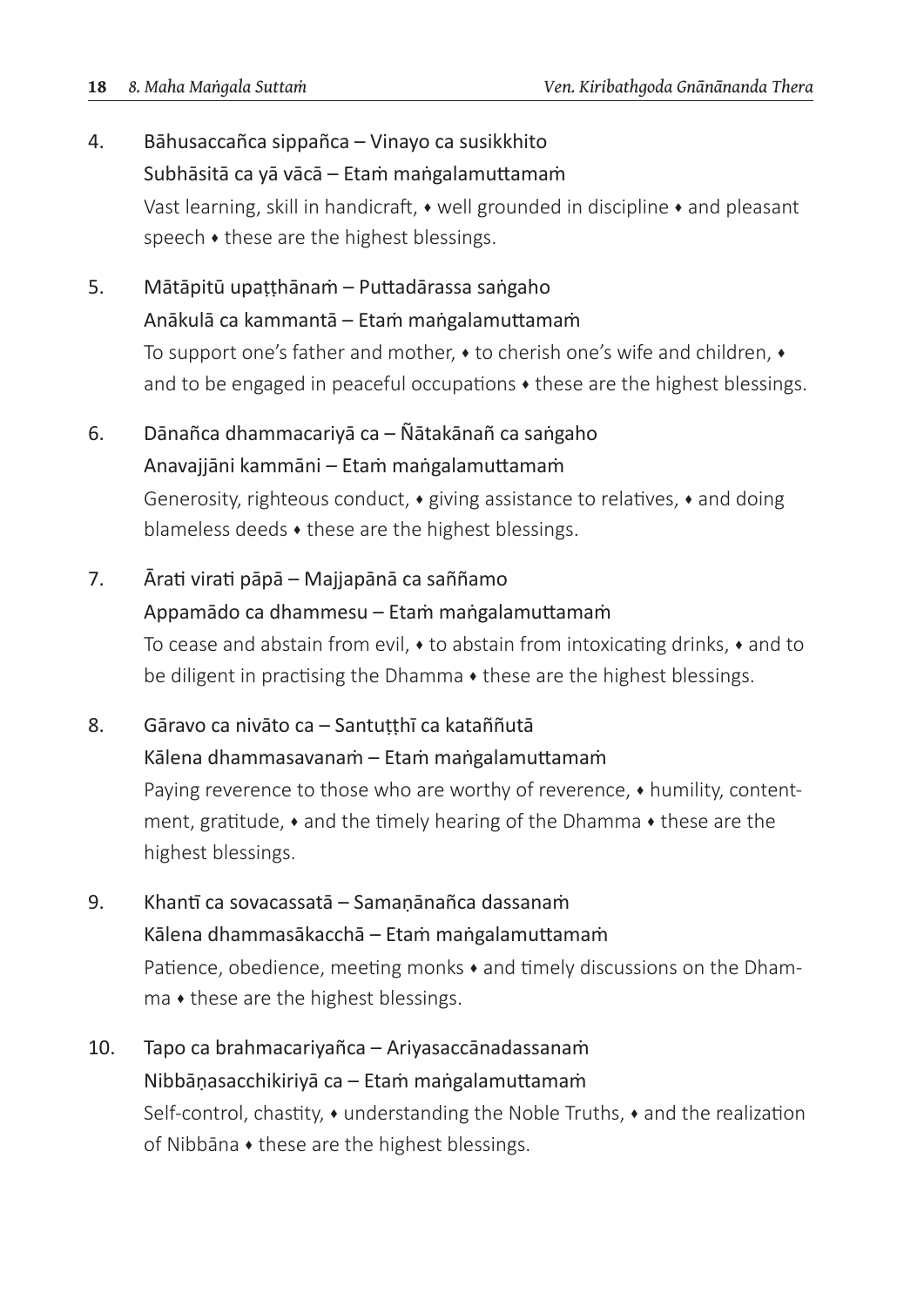## 11. Phuṭṭhassa lokadhammehi – Cittaṁ yassa na kampati Asokaṁ virajaṁ khemaṁ – Etaṁ maṅgalamuttamaṁ The mind that is not touched by the ups and downs of life;  $\bullet$  the mind that is free from sorrow,  $\bullet$  stainless and secure  $\bullet$  these are the highest blessings.

12. Etādisāni katvāna – Sabbatthamaparājitā Sabbattha sotthiṁ gacchanti taṁ – Tesaṁ maṅgalamuttaman'ti. Those who have achieved these blessings  $\bullet$  are victorious everywhere,  $\bullet$  and they succeed in all their goals. For them, these are the highest blessings.

> Etena saccena suvatthi hotu! By this truth, may there be well-being!

## **9. Ratana Suttaṁ** The Jewel Discourse

- 1. Yānīdha bhūtāni samāgatāni Bhummāni vā yā niva antaḷikkhe Sabbeva bhūtā sumanā bhavantu Athopi sakkacca sunantu bhāsitaṁ Whatever beings are assembled here,  $\bullet$  whether on the earth or in the sky,  $\bullet$ may all these beings have happy minds. Listen closely to my words.
- 2. Tasmā hi bhūtā nisāmetha sabbe Mettaṁ karotha mānusiyā pajāya Divā ca ratto ca haranti ye baliṁ Tasmā hi ne rakkhatha appamattā Pay attention all you beings. Show kindness to those humans  $\bullet$  who, by day and by night,  $\bullet$  offer much merit to you. Therefore, guard them diligently.
- 3. Yaṁ kiñci vittaṁ idha vā huraṁ vā Saggesu vā yaṁ ratanaṁ paṇītaṁ Na no samaṁ atthi Tathāgatena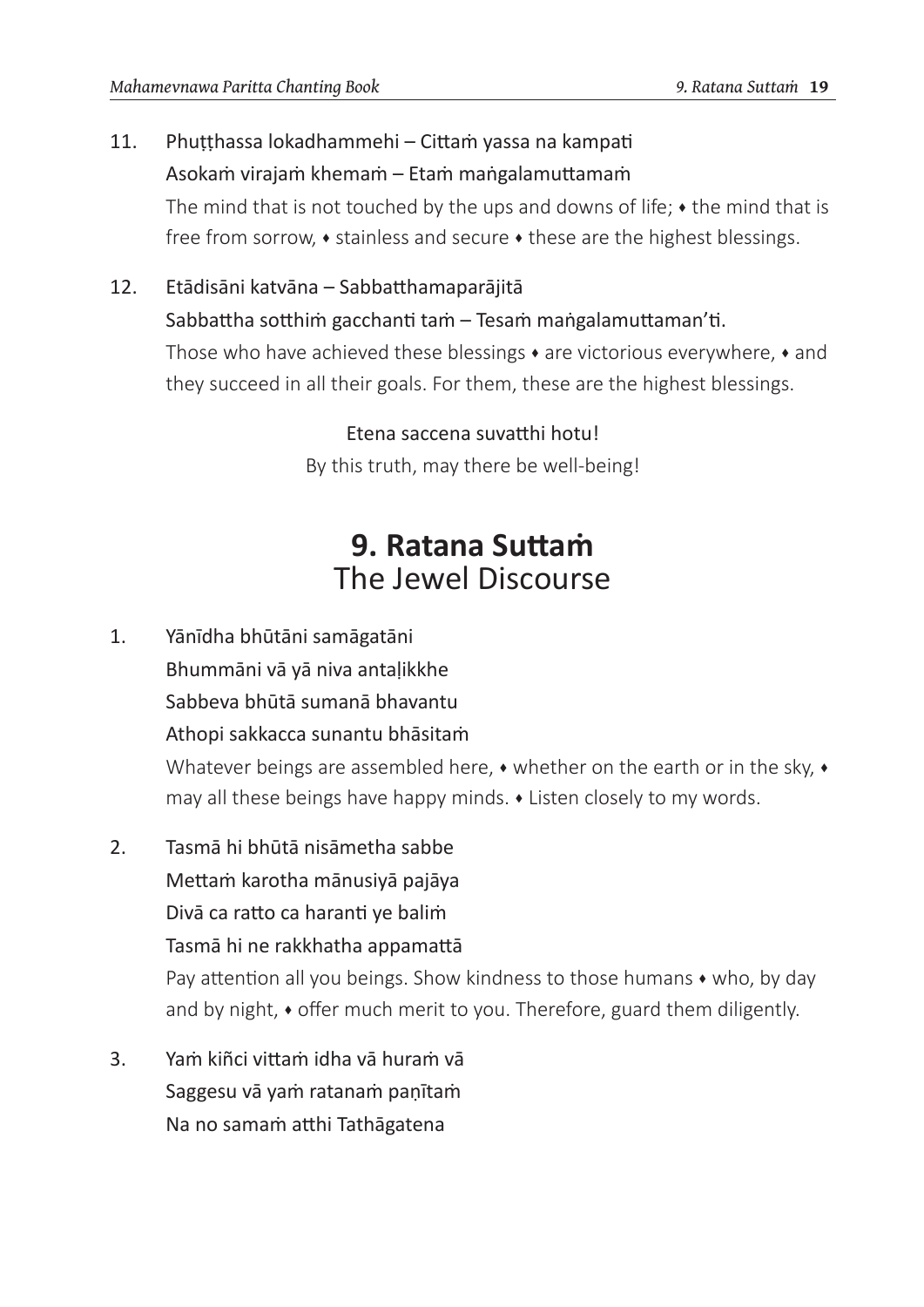#### Idampi Buddhe ratanaṁ paṇītaṁ Etena saccena suvatthi hotu

Whatever treasure in this world  $\bullet$  or in other worlds;  $\bullet$  or whatever precious jewel is in the heavens,  $\bullet$  none is equal to the Buddha. In the Buddha is this precious jewel. By this truth may there be well-being!

4. Khayaṁ virāgaṁ amataṁ paṇītaṁ Yadajjhagā Sakyamunī samāhito Na tena Dhammena samatthi kiñci Idampi Dhamme ratanaṁ paṇītaṁ Etena saccena suvatthi hotu

> The calm Sakyan sage found the undefiled  $\bullet$  dispassionate, deathless, Nibbāna; • there is nothing equal to that state. In the Dhamma is this precious jewel. By this truth may there be well-being!

5. Yaṁ Buddhaseṭṭho parivaṇṇayī suciṁ Samādimānantarikaññamāhu Samādhinā tena samo na vijjati Idampi Dhamme ratanaṁ paṇītaṁ Etena saccena suvatthi hotu

> That purity praised by the Buddha  $\bullet$  called concentration with immediate result;  $\bullet$  that concentration has no equal. In the Dhamma is this precious jewel. By this truth may there be well-being!

6. Ye puggalā aṭṭha sataṁ pasatthā

Cattāri etāni yugāni honti

Te dakkhiṇeyyā Sugatassa sāvakā

Etesu dinnāni mahapphalāni

Idampi Saṅghe ratanaṁ paṇītaṁ

Etena saccena suvatthi hotu

The Eight Persons praised by the wise,  $\bullet$  these Four Pairs are the gift-worthy disciples • of the Well-Gone-One. Gifts given to them yield abundant fruit. In the Saṅgha is this precious jewel. By this truth may there be well-being!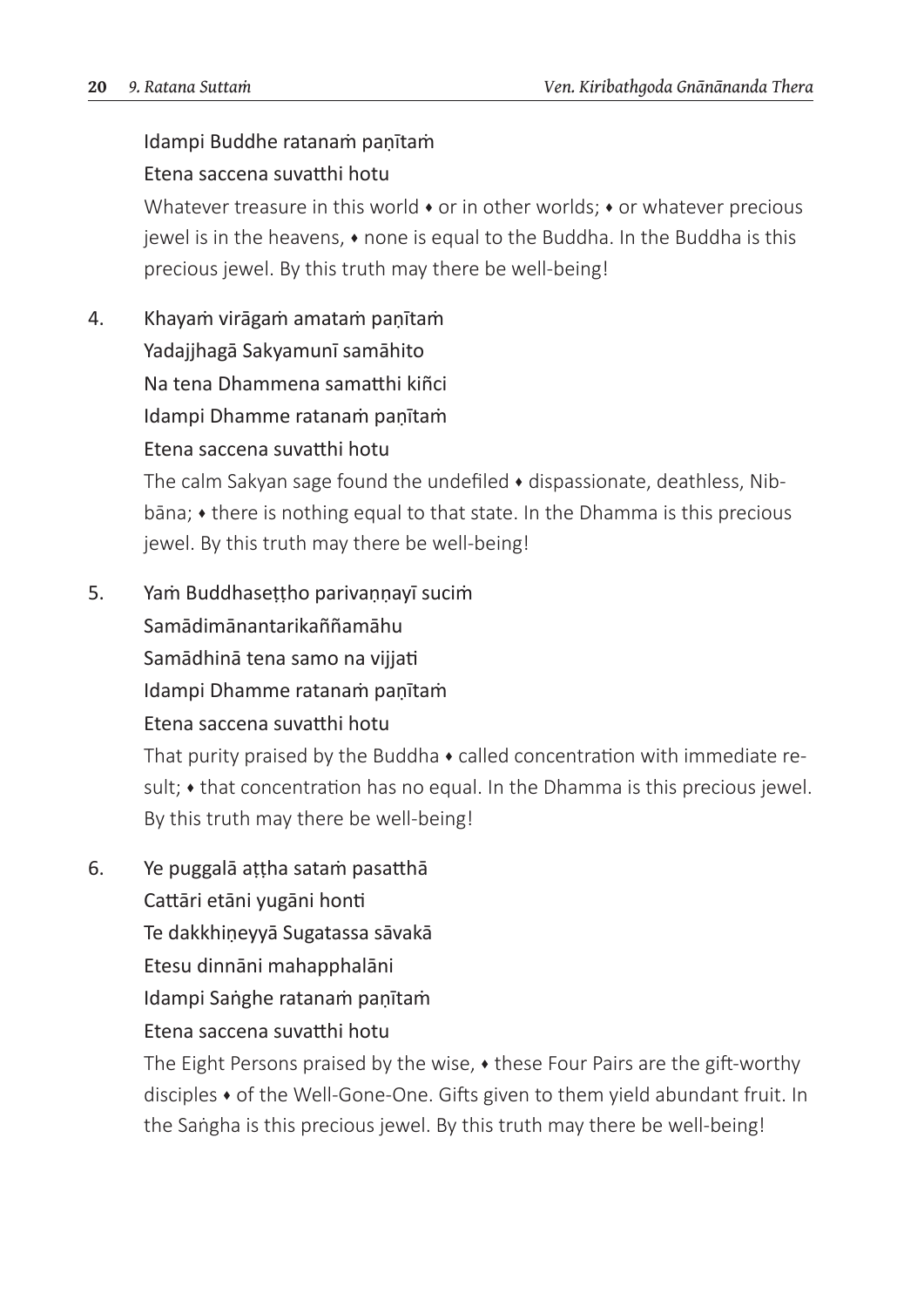- 7. Ye suppayuttā manasā daḷhena Nikkāmino Gotama sāsanamhi Te pattipattā amataṁ vigayha Laddhā mudhā nibbutiṁ bhuñjamānā Idampi Saṅghe ratanaṁ paṇītaṁ Etena saccena suvatthi hotu Those who are well trained,  $\bullet$  freed from all defilements,  $\bullet$  and with minds firm in Gotama Buddha'straining,  $\bullet$  upon attaining Nibbana,  $\bullet$  they plunge into the Deathless, freely enjoying the liberation they have gained. In the Saṅgha is this precious jewel. By this truth may there be well-being!
- 8. Yathindakhīlo paṭhaviṁ sito siyā Catubbhi vātebhi asampakampiyo Tathūpamaṁ sappurisaṁ vadāmi Yo ariyasaccāni avecca passati Idampi Saṅghe ratanaṁ paṇītaṁ Etena saccena suvatthi hotu

As a stone post firmly grounded in the earth,  $\bullet$  cannot be shaken by the four winds,  $\bullet$  so is the superior person, I say,  $\bullet$  who clearly sees the Noble Truths. In the Saṅgha is this precious jewel. By this truth may there be well-being!

- 9. Ye ariyasaccāni vibhāvayanti Gambhīrapaññena sudesitāni Kiñcāpi te honti bhusappamattā Na te bhavam atthamam ādiyanti Idam'pi Saṅghe ratanaṁ paṇītaṁ Etena saccena suvatthi hotu Those who comprehend the Noble Truths,  $\bullet$  well taught by the Buddha of deep wisdom,  $\bullet$  no matter how negligent,  $\bullet$  would not take an eighth existence. In the Saṅgha is this precious jewel. By this truth may there be well-being!
- 10. Sahāva'ssa dassana sampadāya Tayassu dhammā jahitā bhavanti Sakkāyadiṭṭhi vicikicchitañ ca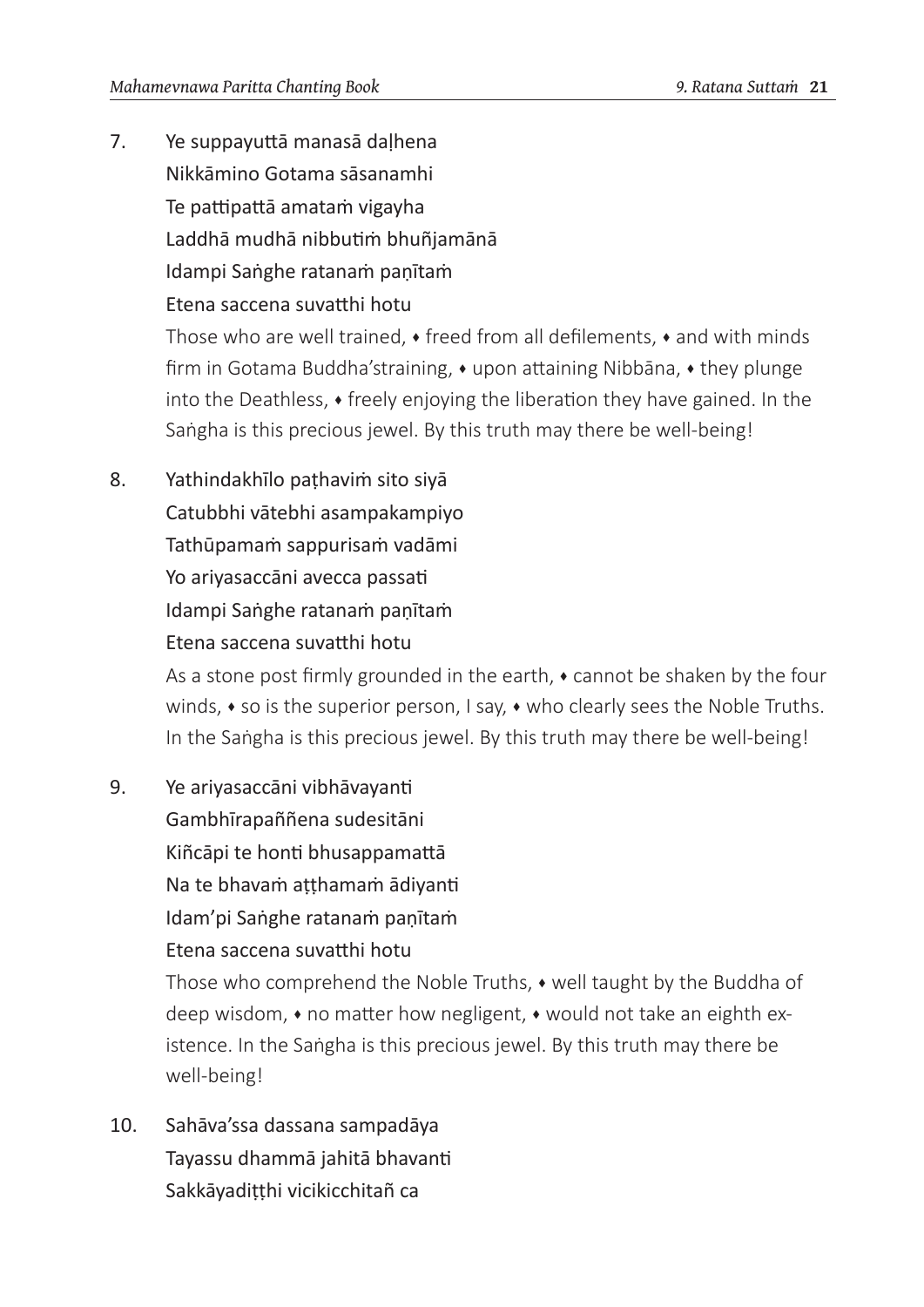Sīlabbataṁvā'pi yadatthi kiñci

Catūhapāyehi ca vippamutto,

Cha cābhiṭhānāni abhabbo kātuṁ

Idampi Saṅghe ratanaṁ paṇītaṁ

Etena saccena suvatthi hotu

For one who has attained to right view,  $\bullet$  three fetters are at once abandoned: • self-centred view, doubt and clinging to wrong practices. Freed from the four planes of misery,  $\bullet$  he is incapable of committing  $\bullet$  the six major wrong-doings that lead to hell. In the Saṅgha is this precious jewel. By this truth may there be well-being!

- 11. Kiñcā'pi so kammaṁ karoti pāpakaṁ Kāyena vācā uda cetasā vā Abhabbo so tassa paṭicchādāya Abhabbatā diṭṭha padassa vuttā Idampi Saṅghe ratanaṁ paṇītaṁ
	- Etena saccena suvatthi hotu

Though he might do some evil deed  $\bullet$  by body, speech or mind,  $\bullet$  he cannot hide it;  $\cdot$  such is impossible  $\cdot$  for one who has seen the Dhamma. In the Saṅgha is this precious jewel. By this truth may there be well-being!

- 12. Vanappagumbe yathā phussitagge Gimhānamāse paṭhamasmiṁ gimhe Tathūpamaṁ Dhamma varaṁ adesayi Nibbāṇagāmiṁ paramaṁ hitāya Idampi Buddhe ratanaṁ paṇītaṁ Etena saccena suvatthi hotu Like woodland groves in blossom  $\bullet$  in the first heat of summer,  $\bullet$  is the sublime Dhamma taught by the Buddha  $\bullet$  leading to Nibbana,  $\bullet$  and giving the highest happiness. In the Buddha is this precious jewel. By this truth may there be well-being!
- 13. Varo varaññū varado varāharo Anuttaro Dhamma varaṁ adesayi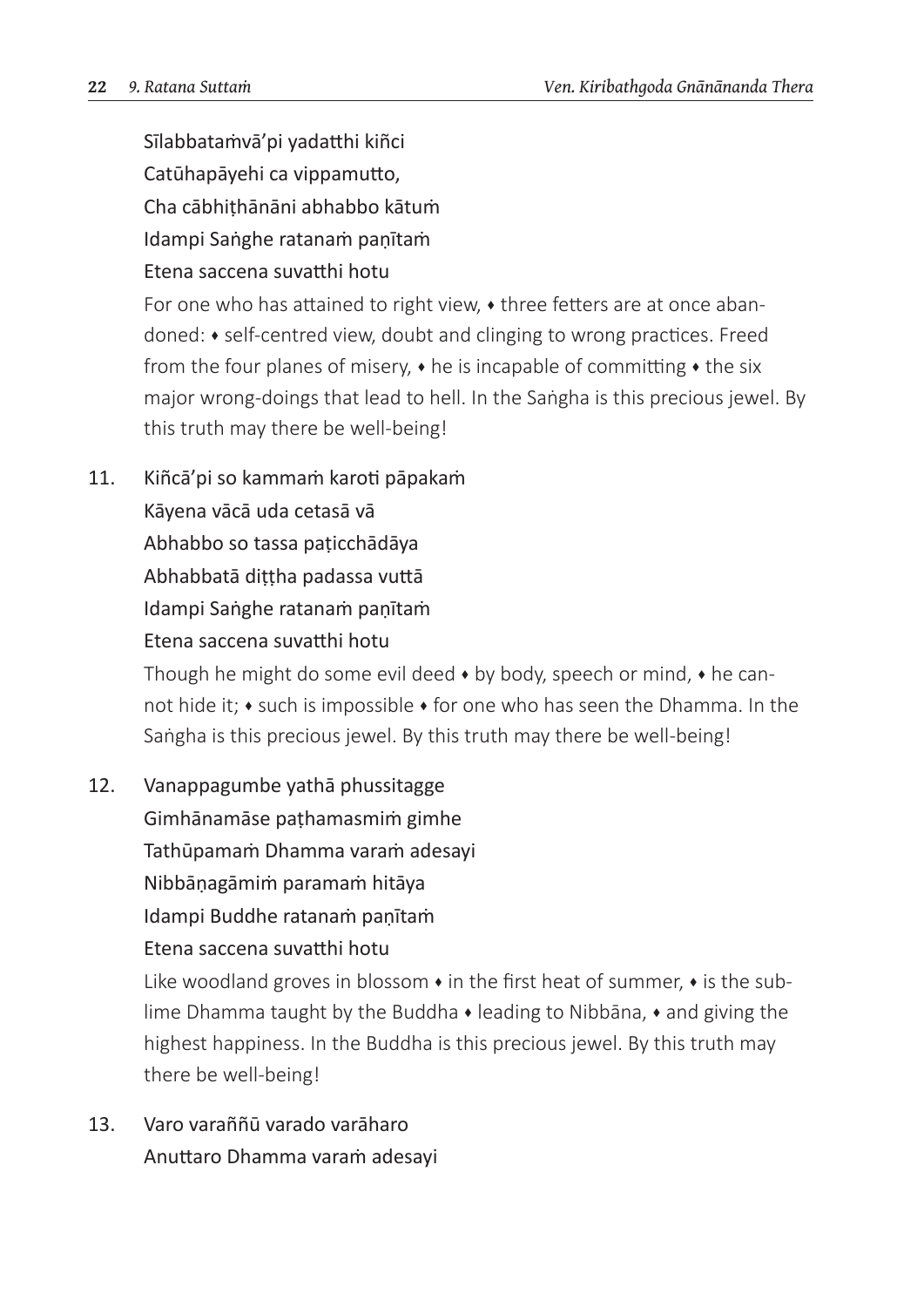#### Idampi Buddhe ratanaṁ paṇītaṁ Etena saccena suvatthi hotu

The excellent Supreme Buddha,  $\bullet$  the knower of Supreme Nibbana,  $\bullet$  the giver of Supreme Nibbāna,  $\bullet$  the bringer of Supreme Nibbāna,  $\bullet$  taught the excellent Dhamma. In the Buddha is this precious jewel. By this truth may there be well-being!

14. Khīṇaṁ purāṇaṁ navaṁ natthi sambhavaṁ

virattacittā āyatike bhavasmiṁ

Te khīṇabījā avirūḷhicchandā

Nibbanti dhīrā yathāyaṁ padīpo

Idampi Saṅghe ratanaṁ paṇītaṁ,

#### Etena saccena suvatthi hotu

The liberated ones 'old kamma is destroved  $\bullet$  with no new arising,  $\bullet$  their minds not drawn to future birth. Their old seeds destroyed with no more growing. The Arahants fade out  $\bullet$  just as this lamp has done. In the Saṅgha is this precious jewel. By this truth may there be well-being!

15. Yānīdha bhūtāni samāgatāni

Bhummāni vā yāniva antaḷikkhe

Tathāgataṁ devamanussa pūjitaṁ

#### Buddhaṁ namassāma suvatthi hotu

Whatever beings are assembled here,  $\bullet$  whether on the earth or in the sky,  $\bullet$  we respectfully worship the Buddha,  $\bullet$  honored by gods and humans. May there be well-being!

16. Yānīdha bhūtāni samāgatāni Bhummāni vā yāniva antaḷikkhe

Tathāgataṁ devamanussa pūjitaṁ

#### Dhammaṁ namassāma suvatthi hotu

Whatever beings are assembled here,  $\bullet$  whether on the earth or in the sky,  $\bullet$ we respectfully worship the Dhamma,  $\bullet$  honored by gods and humans. May there be well-being!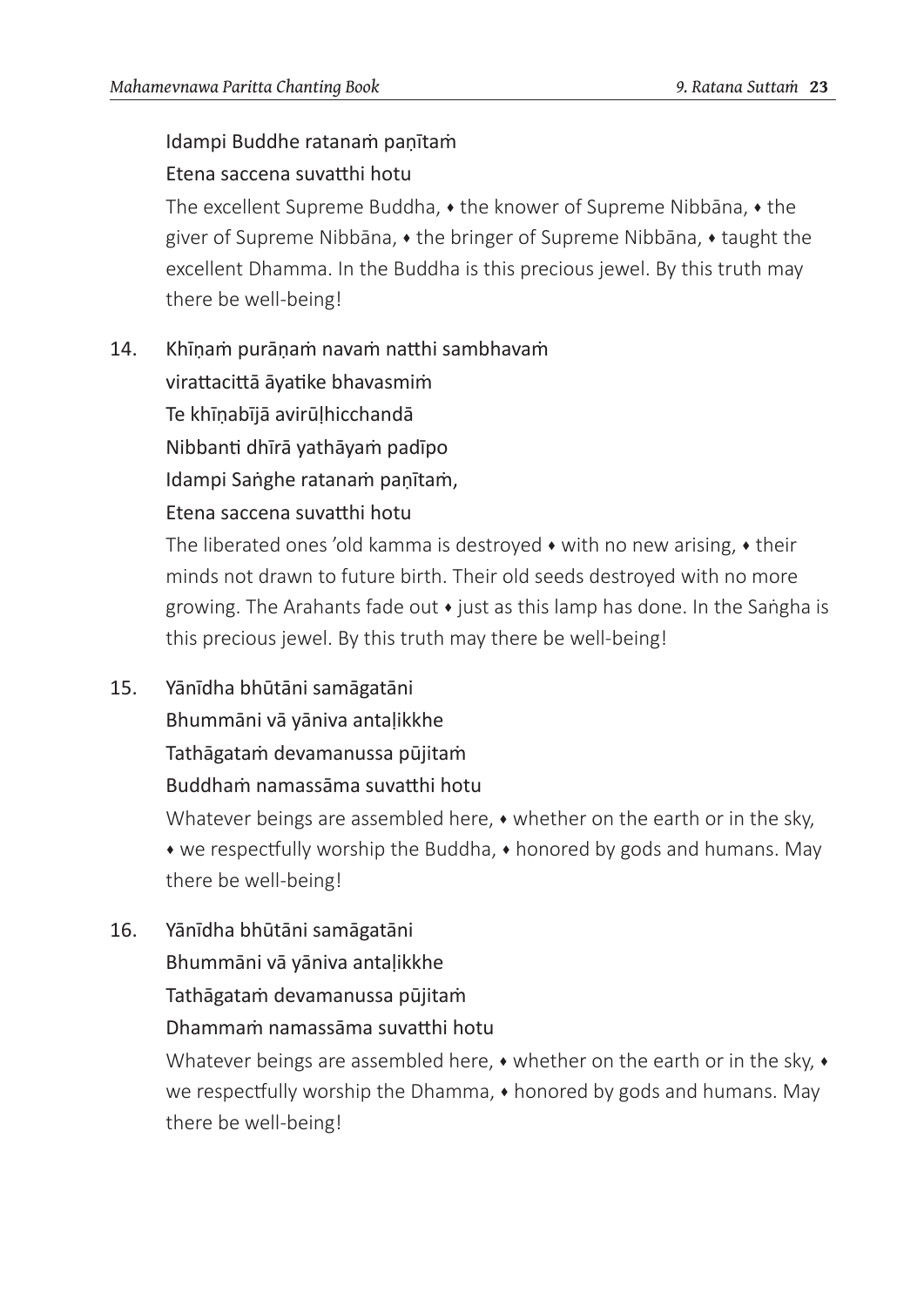17. Yānīdha bhūtāni samāgatāni Bhummāni vā yāniva antaḷikkhe Tathāgataṁ devamanussa pūjitaṁ Saṅghaṁ namassāma suvatthi hotu Whatever beings are assembled here,  $\bullet$  whether on the earth or in the sky,  $\bullet$  we respectfully worship the Saṅgha,  $\bullet$  honored by gods and humans. May there be well-being!

> Etena saccena suvatthi hotu! By this truth, may there be well-being!

## **10. Karanīya Metta Suttaṁ** Discourse on Loving Kindness

- 1. Karaṇīyamatthakusalena Yaṁ taṁ santaṁ padaṁ abhisamecca Sakko ujū ca sūjū ca – Suvaco cassa mudu anatimānī One skilled in good  $\bullet$  wishing to attain that state of peace  $\bullet$  Nibbana  $\bullet$  should act thus:  $\bullet$  he should be clever  $\bullet$  upright, exceedingly upright,  $\bullet$  obedient, gentle and humble.
- 2. Santussako ca subharo ca Appakicco ca sallahukavutti Santindriyo ca nipako ca – Appagabbho kulesu ananugiddho He should be content,  $\bullet$  easy to support,  $\bullet$  with few duties,  $\bullet$  living lightly,  $\bullet$ controlled in senses, discerning,  $\bullet$  courteous and unattached to families.
- 3. Na ca khuddhaṁ samācare kiñci Yena viññū pare upavadeyyuṁ Sukhino vā khemino hontu – Sabbe sattā bhavantu sukhitattā One should not do any slight wrong  $\bullet$  which the wise might censure. May all beings be happy and secure! May all beings have happy minds!
- 4. Ye keci pāṇabhūtatthī Tasā vā thāvarā vā anavasesā Dīghā vā ye mahantā vā – Majjhimā rassakāṇukathūlā Whatever living beings there may be  $\bullet$  without exception: timid or fearless:  $\bullet$ long or large, medium, short,  $\bullet$  subtle or gross,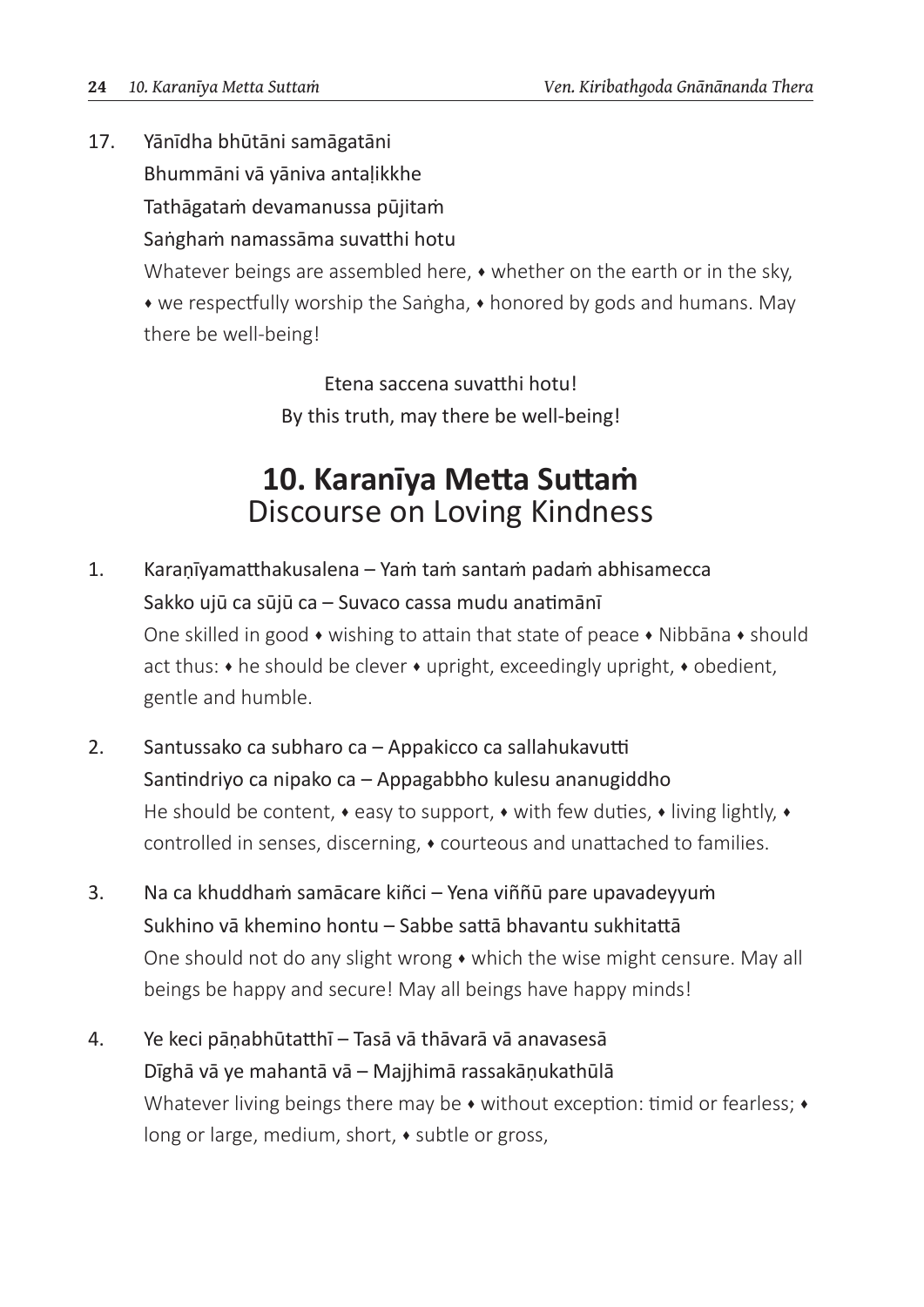- 5. Diṭṭhā vā yeva addiṭṭhā Ye ca dūre vasanti avidūre Bhūtā vā sambhavesī vā – Sabbe sattā bhavantu sukhitattā Visible or invisible,  $\bullet$  living near or far,  $\bullet$  born or coming to birth,  $\bullet$  may all beings have happy minds!
- 6. Na paro paraṁ nikubbetha Nātimaññetha katthaci naṁ kanci Byārosanā paṭighasaññā – Nāññamaññassa dukkhamiccheyya Let no one deceive another,  $\bullet$  nor despise anyone anywhere. Neither from anger nor ill will  $\bullet$  should anyone wish harm to another.
- 7. Mātā yathā niyaṁ puttaṁ Āyusā ekaputtamanurakkhe Evam'pi sabbabhūtesu – Mānasaṁ bhāvaye aparimāṇaṁ As a mother would risk her own life  $\bullet$  to protect her only child,  $\bullet$  even so towards all living beings,  $\bullet$  one should cultivate boundless loving-kindness.
- 8. Mettaṁ ca sabba lokasmiṁ Mānasaṁ bhāvaye aparimāṇaṁ Uddhaṁ adho ca tiriyañca – Asaṁbādhaṁ averaṁ asapattaṁ One should cultivate for all the world  $\ast$  a heart of boundless loving-kindness, • above, below, and all around, • unobstructed, without hatred or resentment.
- 9. Tiṭṭhaṁ caraṁ nisinno vā Sayāno vā yāvata'ssa vigatamiddho Etaṁ satiṁ adhiṭṭheyya – Brahmametaṁ vihāraṁ idhamāhu Whether standing, walking or sitting,  $\bullet$  lying down or whenever awake,  $\bullet$  one should develop this mindfulness. This is called "divinely dwelling here."
- 10. Diṭṭhiṁ ca anupagamma sīlavā Dassanena sampanno Kāmesu vineyya gedhaṁ – Na hi jātu gabbhaseyyaṁ punaretī'ti. Not falling into wrong views,  $\bullet$  but virtuous and possessing right view,  $\bullet$  removing desire for sensual pleasures,  $\bullet$  one comes never again to birth in the womb.

Etena saccena suvatthi hotu! By this truth, may there be well-being!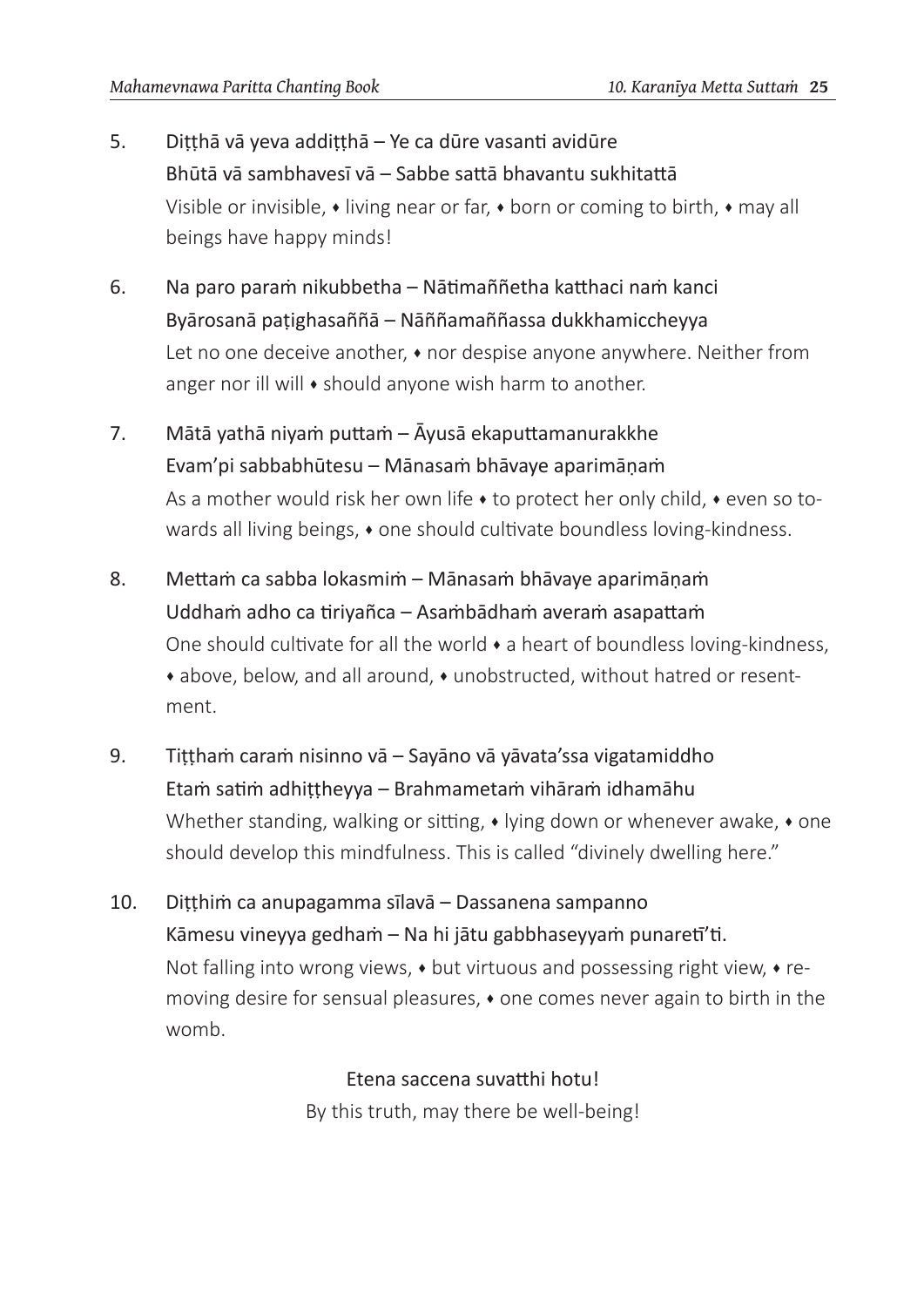## **11. Mahā Jayamaṅgala Gāthā** Stanzas of Great Joyous Victory

Mahākāruṇiko nātho – hitāya sabbapāṇīnaṁ Pūretvā pāramī sabbā – patto sambodhimuttamaṁ Etena saccavajjena – hotu te jayamaṅgalaṁ For the benefit of all living beings,  $\bullet$  the great compassionate protector,  $\bullet$  having fulfilled all the perfections,  $\bullet$  attained supreme enlightenment. On account of this truth,  $\bullet$  may joyous victory be yours!

Jayanto bodhiyā mūle – sakyānaṁ nandivaḍḍhano Evaṁ tuyhaṁ jayo hotu – jayassu jayamaṅgalaṁ Having conquered Māra at the foot of the Bodhi Tree,  $\bullet$  he brought joy to the Sakyans. May you also triumph in such a way;  $\bullet$  may joyous victory be yours.

#### Sakkatvā Buddharatanaṁ – osadhaṁ uttamaṁ varaṁ

#### Hitaṁ devamanussānaṁ – Buddhatejena sotthinā

#### Nassantu paddavā sabbe – dukkhā vūpasamentu te

I revere the jewel of the Buddha  $\bullet$  the best and most excellent healer;  $\bullet$  the benefactor of deities and humans. Through the blessing of the power of the Buddha,  $\bullet$ may all your misfortunes be destroyed;  $\bullet$  may every suffering be dispelled.

#### Sakkatvā Dhammaratanaṁ – osadhaṁ uttamaṁ varaṁ

#### Pariḷāhūpasamaṇaṁ – Dhammatejena sotthinā

#### Nassantu paddavā sabbe – bhayā vūpasamentu te

I revere the jewel of the Dhamma  $\bullet$  the best and most excellent medicine;  $\bullet$  the reliever of suffering. Through the blessing of the power of the Dhamma,  $\bullet$  may all your misfortunes be destroyed;  $\bullet$  may every fear be dispelled.

#### Sakkatvā Saṅgharatanaṁ – osadhaṁ uttamaṁ varaṁ

#### Āhuneyyaṁ pāhuneyyaṁ – Saṅghatejena sotthinā Nassantu paddavā sabbe – rogā vūpasamentu te

I revere the jewel of the Saṅgha  $\bullet$  the best and most excellent medicine;  $\bullet$  worthy of gifts and worthy of hospitality. Through the blessing of the power of the Saṅgha,

may all your misfortunes be destroyed; may any illnesses be fully cured.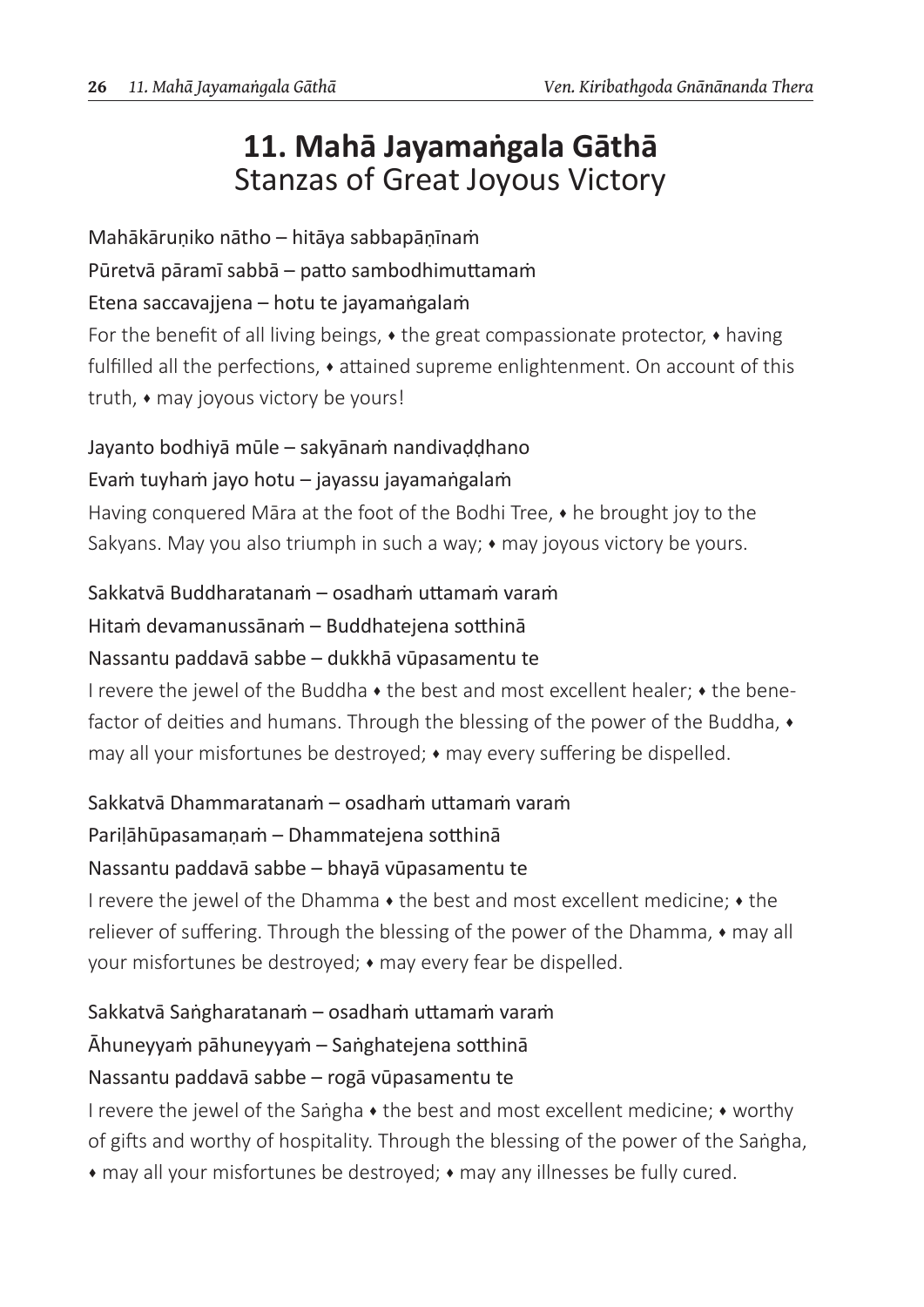#### Yaṁ kiṇci ratanaṁ loke – vijjati vividhā puthu

#### Ratanaṁ Buddhasamaṁ natthi – tasmā sotthi bhavantu te.

Whatever jewels exist in the world,  $\bullet$  which are seen in many ways,  $\bullet$  there is no jewel equal to the Buddha; therefore, may there be a blessing for you.

#### Yaṁ kiṇci ratanaṁ loke – vijjati vividhā puthu

#### Ratanaṁ Dhamma samaṁ natthi – tasmā sotthi bhavantu te.

Whatever jewels exist in the world,  $\bullet$  which are seen in many ways,  $\bullet$  there is no jewel equal to the Dhamma;  $\bullet$  therefore, may there be a blessing for you.

#### Yaṁ kiṇci ratanaṁ loke – vijjati vividhā puthu

#### Ratanaṁ Saṅgha samaṁ natthi – tasmā sotthi bhavantu te.

Whatever jewels exist in the world,  $\bullet$  which are seen in many ways,  $\bullet$  there is no jewel equal to the Saṅgha; • therefore, may there be a blessing for you.

#### Natthi me saraṇaṁ aññaṁ – Buddho me saraṇaṁ varaṁ

#### Etena saccavajjena – hotu te jayamaṅgalaṁ.

I have no other refuge. The Buddha is my highest refuge. On account of this truth,  $\bullet$ may joyous victory be yours!

#### Natthi me saraṇaṁ aññaṁ – Dhammo me saraṇaṁ varaṁ

#### Etena saccavajjena – hotu te jayamaṅgalaṁ.

I have no other refuge. The Dhamma is my highest refuge. On account of this truth, • may joyous victory be yours!

#### Natthi me saraṇaṁ aññaṁ – Sangho me saraṇaṁ varaṁ

#### Etena saccavajjena – hotu te jayamaṅgalaṁ.

I have no other refuge. The Saṅgha is my highest refuge. On account of this truth,  $\bullet$ may joyous victory be yours!

#### Sabbītiyo vivajjantu – sabbarogo vinassatu

#### Mā te bhavatvantarāyo – sukhī dīghāyukho bhava.

May all misfortunes be avoided. May all illnesses be destroyed. May no dangers come to you. May you live long and happily!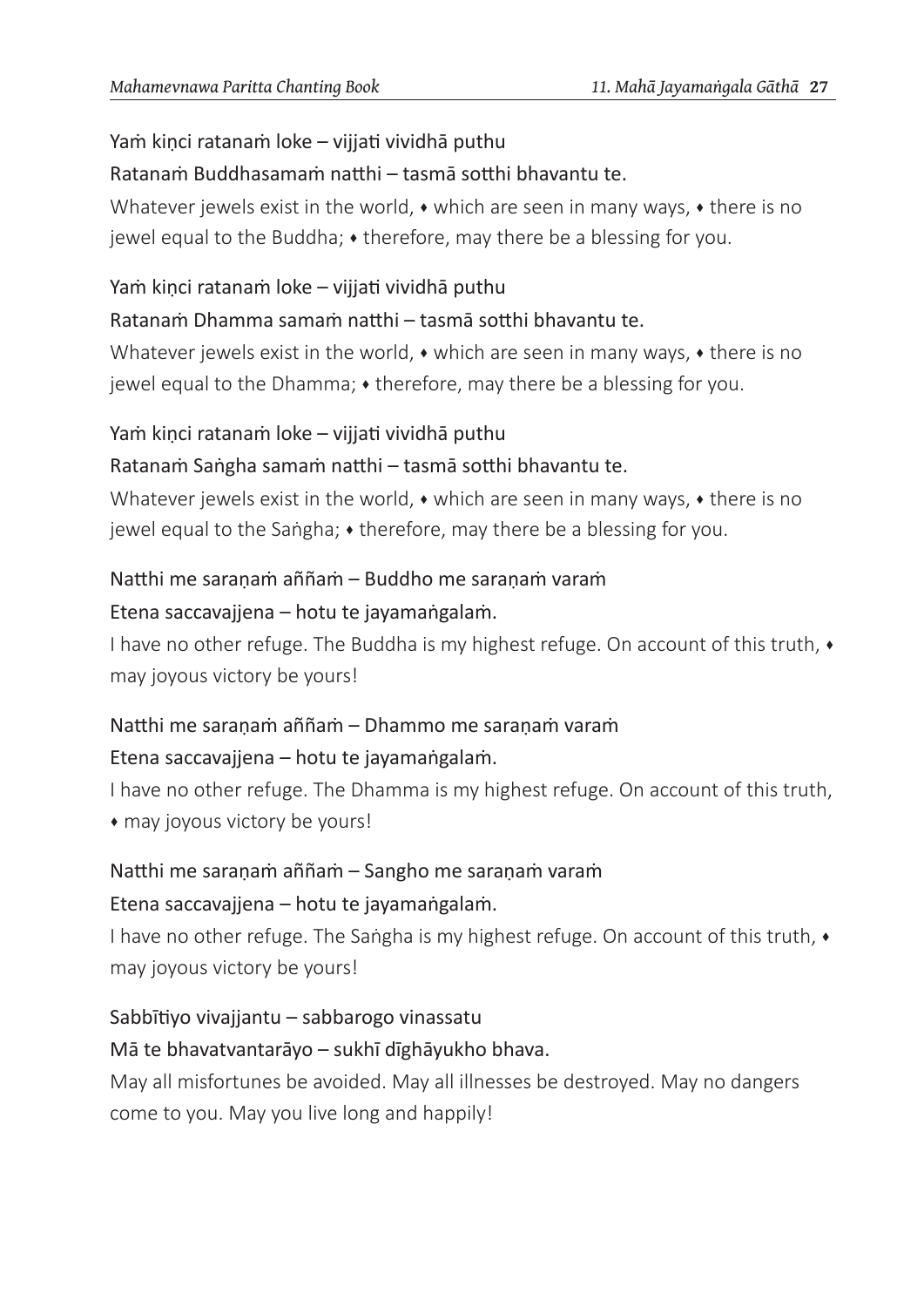#### Bhavatu sabbamaṅgalaṁ – rakkhantu sabbadevatā

Sabba Buddhānubhāvena – sadā sotthi bhavantu te.

May all good fortune come your way. May all the deities protect you. By all the power of the Buddha,  $\bullet$  may you always enjoy well-being!

#### Bhavatu sabbamaṅgalaṁ – rakkhantu sabbadevatā

#### Sabba Dhammānubhāvena – sadā sotthi bhavantu te.

May all good fortune come your way. May all the deities protect you. By all the power of the Dhamma,  $\bullet$  may you always enjoy well-being!

#### Bhavatu sabbamaṅgalaṁ – rakkhantu sabbadevatā

#### Sabba Saṅghānubhāvena – sadā sotthi bhavantu te.

May all good fortune come your way. May all the deities protect you. By all the power of the Saṅgha, • may you always enjoy well-being!

#### Sadhu! Sadhu! Sadhu!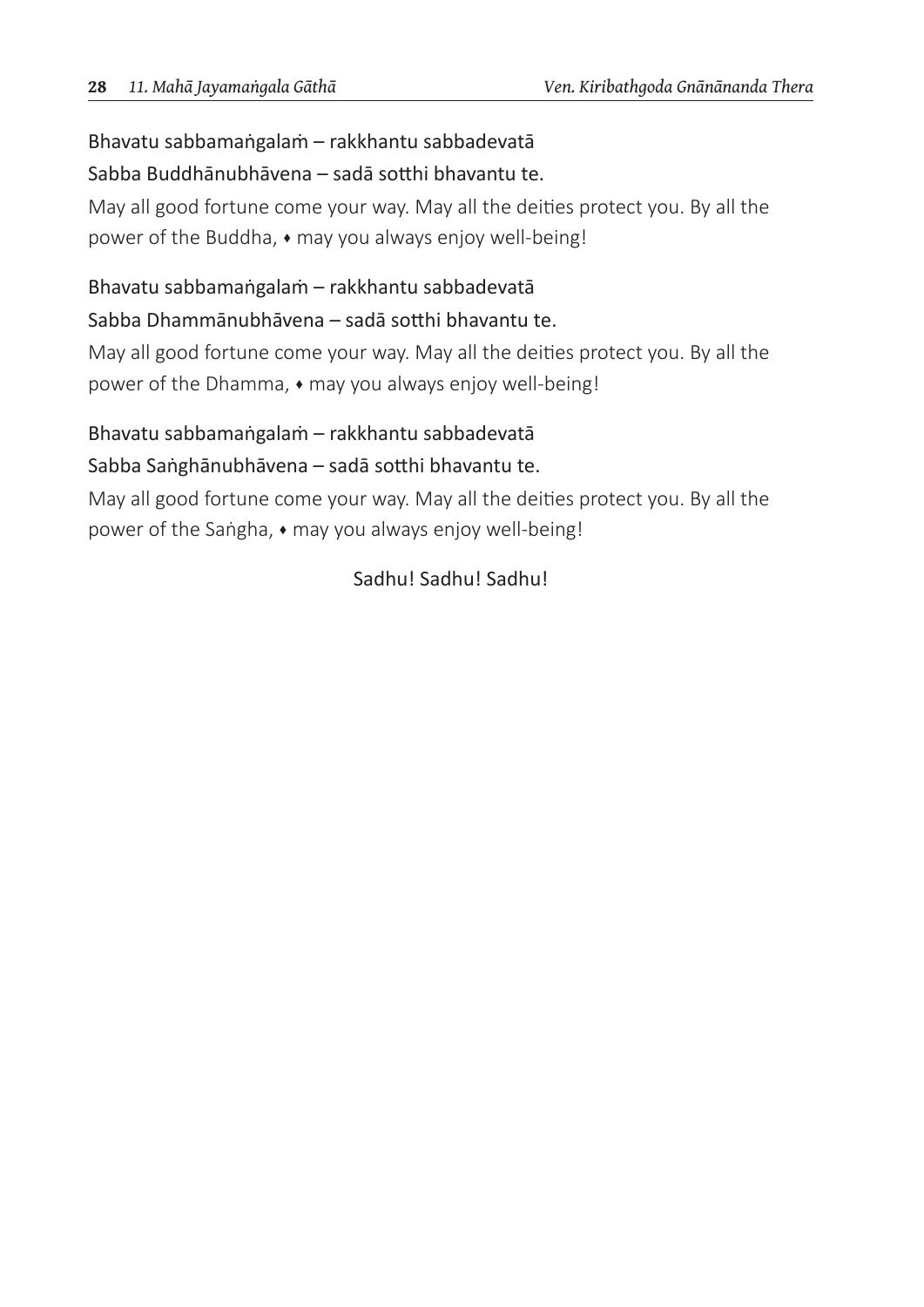## **Citations**

- 1. **Saranāgamanaṁ**, Taking *the* Three Refuges: *Khuddaka Pātha 1*
- 2. **Buddhānussati**, Recolection on the Buddha: *Saṁyutta Nikāya 11:3*
- 3. **Dhammānussati**, Recollection on the Dhamma: *Saṁyutta Nikāya 11:3*
- 4. **Sanghānussati**, Recollection on the Sangha: *Saṁyutta Nikāya 11:3*
- 5. **Satta Buddha Vandana**, Homage to the Seven Supreme Buddhas: *Digha Nikāya 32*
- 6. **Lōkāvabōdha Suttaṁ**, The Discourse About Realizing The World: *Itivuttaka 4:13*
- 7. **Jaya Mangala Gāthā**, Stanzas of Joyous Victory of the Supreme Buddha: *Traditional*
- 8. **Maha Maṅgala Suttaṁ**, Discourse on Blessings: *Khuddaka Pātha 5, Sutta Nipāta 2.4*
- 9. **Ratana Suttaṁ**, The Jewel Discourse: *Khuddaka Pātha 6, Sutta Nipāta 2.1*
- 10. **Karanīya Metta Suttaṁ**, Discourse on Loving Kindness: *Khuddaka Pātha 9, Sutta Nipāta 1.8*
- 11. **Mahā Jayamaṅgala Gāthā**, Stanzas of Great Joyous Victory: *Traditional*
- 12. **Khandha Parittaṁ**, The Discourse About Radiating Thoughts of Loving Kindness Towards Royal Tribes of Snakes: *Aṅguttara Nikāya 4:67*
- 13. **Mettānisaṁsa Suttaṁ**, Discourse on the Benefits of Spreading Loving Kindness: *Aṅguttara Nikāya 11:15*
- 14. **Mora Parittaṁ**, The Bodhisatta-Peacock's Prayer for Protection: *Mora Jātaka*
- 15. **Canda Parittaṁ**, The Moon Deity's Protection: *Saṁyutta Nikāya 2:9*
- 16. **Sūriya Parittaṁ**, Discourse Given to the Sun Deity: *Saṁyutta Nikāya 2:10*
- 17. **Dhajagga Parittaṁ**, Discourse about the Tops of Flags: *Saṁyutta Nikāya 11:3*
- 18. **Mahā Kassapatthera Bojjhaṇga Suttaṁ**, Discourse on Enlightenment Factors preached to Arahant Kassapa: *Saṁyutta Nikāya 46:14*
- 19. **Girimānanda Suttaṁ**, Discourse to Girimānanda Thera: *Aṅguttara Nikāya 10:60*
- 20. **Dhammacakkappavattana Suttaṁ**, Setting In Motion the Wheel of Dhamma: *Saṁyutta Nikāya 56:11*
- 21. **Saccavibhaṅga Suttaṁ**, Discourse on the Analysis of the Noble Truths: *Majjhima Nikāya 141*
- 22. **Kasībhāradvāja Suttaṁ**, The Discourse to the Kasībhāradvāja: *Sutta Nipāta 1.4*
- 23. **Ālavaka Suttaṁ**, Discourse to Ālavaka the Demon: *Sutta Nipāta 1.10, Saṁyutta Nikāya 10:12*
- 24. **Vasala Suttaṁ**, Discourse On the Outcast: *Sutta Nipāta 1.7*
- 25. **Isigili Sutta**, The Discourse Preached at Isigili Mountain: *Majjhima Nikāya 116*
- 26. **Dhammacetiya Sutta**, Monuments to the Dhamma: *Majjhima Nikāya 89*
- 27. **Aṭṭhavīsati Paritta**, Protective Chant of Twenty-Eight Buddhas: *Traditional*
- 28. **Mahasamaya Sutta**, The Great Assembly: *Digha Nikāya 20*
- 29. **Āṭānātiya Suttaṁ**, Discourse on Āṭānātiya: *Digha Nikāya 32*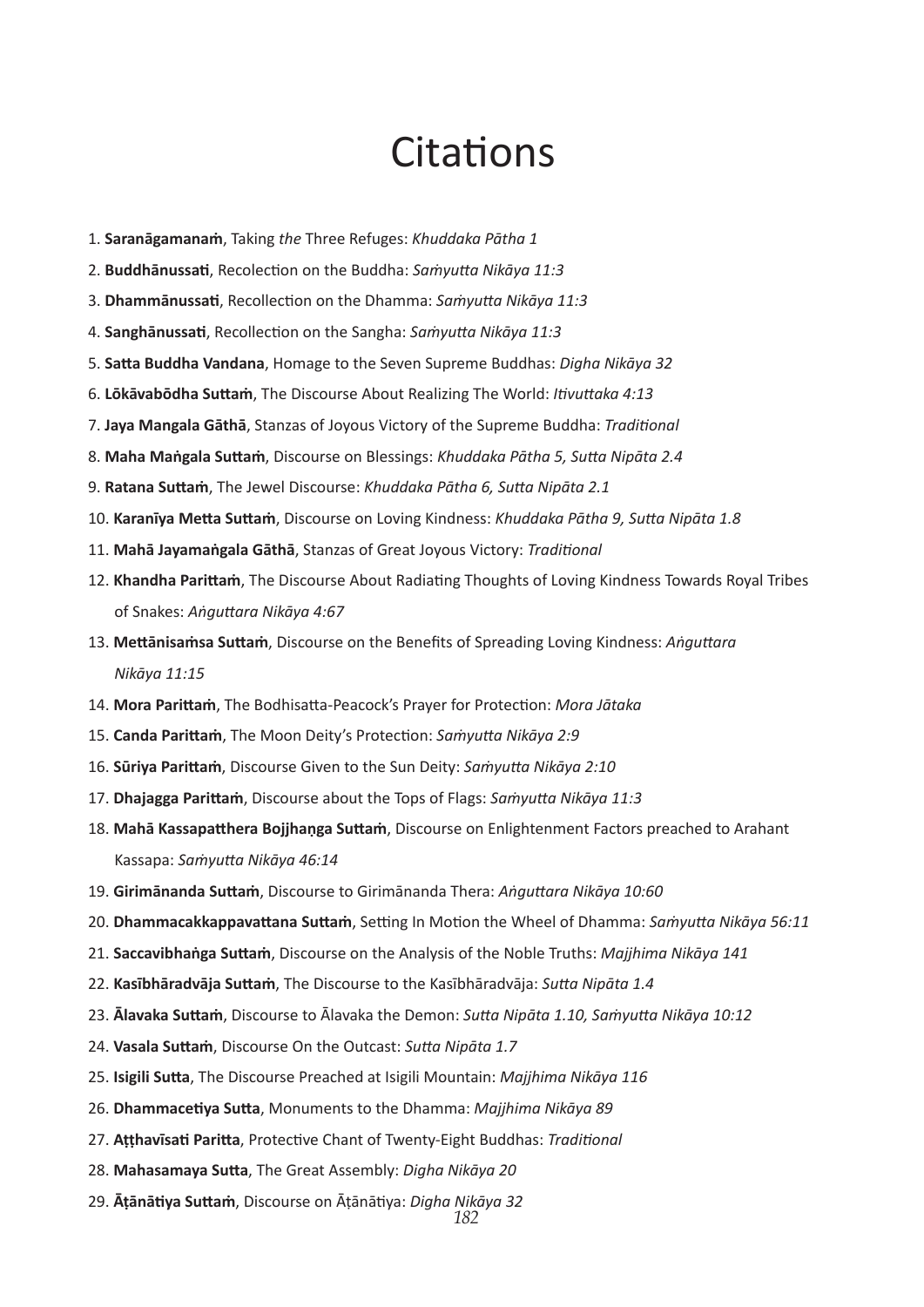- 30. **Paṭicca Samuppāda Samudayo and Nirodho**, Arising and Cessation of Causality: *Udāna 1.3*
- 31. **Mittānisaṁsa Suttaṁ**, The Benefits of Friendship: *Mugapakkha Jātaka*
- 32. **Mahā Moggallānatthera Bojjhaṇga Suttaṁ**, Discourse on Enlightenment Factors Preached to Arahant Moggallāna: *Saṁyutta Nikāya 46:15*
- 33. **Mahā Cundatthera Bojjhaṇga Suttaṁ**, Discourse on Enlightenment Factors Preached to the Blessed One: *Saṁyutta Nikāya 46:16*
- 34. **Parābhava Suttaṁ**, Discourse on Downfall: *Sutta Nipāta 1.6*
- 35. **Anavum Paritta**, Invitation Chant: *Traditional*
- 36. **Jinapañjara**, The Buddha's Mansion: *Traditional*
- 37. **Aṅgulimāla Paritta**, Protective Chant of Aṅgulimala: *Majjhima Nikāya 86 and Traditional*
- 38. **Jalanandana Paritta**, The Protective Chant Relating to the Delight in Water: *Traditional*
- 39. **Caturarakkha**, Four Fold Protective Contemplations: *Traditional*
- 40. **Buddhānussati**, Meditation on the Buddha: *Traditional*
- 41. **Mettānussati**, Meditation on Loving Kindness: *Traditional*
- 42. **Asubhanussati**, Meditation on the Impurities of the Body: *Traditional*
- 43. **Maraṇānussati**, Meditation on Death: *Traditional*
- 44. **Aṭṭha Mahā Saṁvegavatthu**, Recollection of Eight Sorrowful Stages of Life: *Traditional*
- 45. **Narasīha Gāthā**, The Stanzas of the Lion of Men: *Traditional*